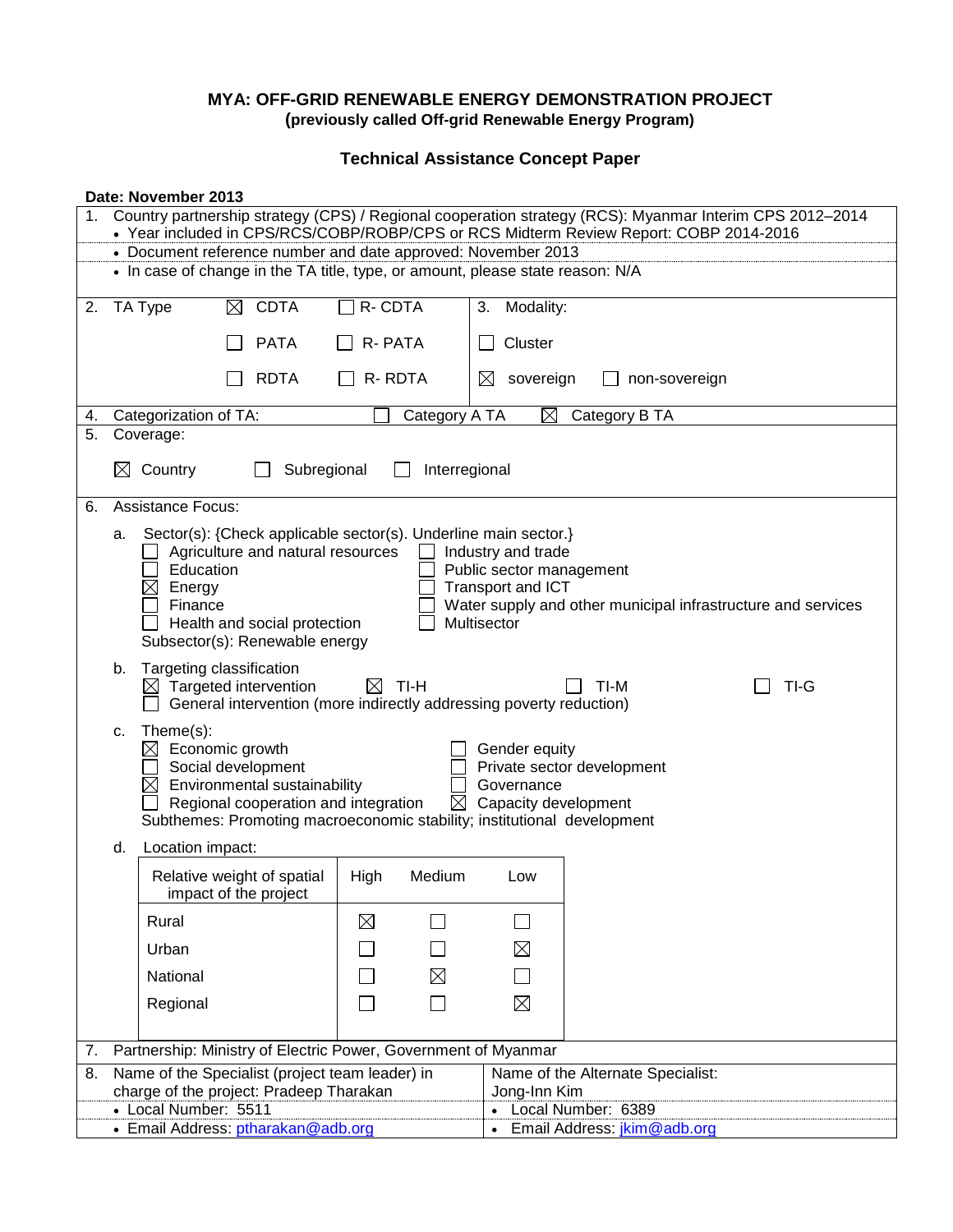### 2

#### 9. Department/Division: SERD/SEEN

#### 10. Key Development Issues to be addressed:

Myanmar is one of the poorest countries in the world with a gross domestic project (GDP) per capita of \$857, a Human Development Index (HDI) rank of 149 out of 187 countries, and 26% of its population living in poverty in 2010.<sup>1</sup> The Asian Development Bank (ADB), like most other international development institutions, has not extended a loan or technical assistance to Myanmar since 1988. In response to the ongoing major reforms by the Government of Myanmar towards a democratic system and market-based economy, in early 2012, ADB adopted a phased approach to reengagement with Myanmar.<sup>2</sup>

#### **Energy Poverty in Myanmar**

According to the International Energy Agency (IEA),<sup>3</sup> Myanmar is an extreme example of energy poverty. Myanmar's average electrification rate was about 26% in 2011. Yangon City has the highest electrification rate (63%), followed by Nay Pyi Taw (52%), Kayar (37%), and Mandalay (29%). Rural areas are poorly electrified, with an average rural electrification rate of 16%. Even though electricity consumption in Myanmar has doubled in the last 10 years, in 2011, national average per capita consumption of electricity, at about 105 kilowatt-hour (kWh) per annum, is the lowest among the 10 Association of Southeast Asian Nations (ASEAN) countries and among the lowest in Asia. This low national average per capita consumption of electricity is due to low electrification rates, low industrial development and lack of investment. Lack of electricity impedes economic development and achievement of the United Nations Millennium Development Goals (MDGs). 4

As per data from IEA<sup>5</sup>, Myanmar's primary energy supply sources are coal, oil, natural gas, hydropower, and biomass. Myanmar's primary energy supply source was biomass, followed by natural gas and oil. Coal and hydropower accounted for only small shares (0.9% and 2.4%, respectively) of total energy supply, although they are the main sources of power generation. These shares are changing, with hydropower production growing at a rate of 9.2% per annum. Investment in coal-powered plants, gas fields, and oil and gas pipelines is also increasing rapidly. Total installed power generation capacity in Myanmar in 2011 was 3,361 megawatts (MW), consisting of 2,520 MW (75%) of hydropower capacity, 715 MW (21%) of gas-fired capacity, and 120 MW (4%) of coal-fired capacity. Although the installed capacity exceeds the 2011 peak load of 1,533 MW, the available capacity is low. Particularly, during the dry season, hydropower plants cannot generate at full capacity due to low water flows. Hence, Myanmar's power grid is unreliable during the dry season.<sup>6</sup>

Approximately two-thirds of primary energy in Myanmar is supplied by biomass (firewood, charcoal, agriculture residue, and animal waste). Firewood, used in both urban and rural areas, accounts for more than 90% of biomasssourced energy, most of which is harvested from natural forests. Charcoal, which accounts for 4%–6% of total firewood consumption, is mainly used in urban areas. Due to high dependence on burning solid biomass fuels for energy in poorly ventilated dwellings causing indoor air pollution, Myanmar experiences high incidence of acute respiratory diseases and high mortality/morbidity rates. Nearly 91% of households collect firewood, 85% of households cook on open fires and only 12% of households own fuel efficient stoves. Hence, despite being home to Asia's most extensive tropical forest ecosystems, Myanmar's forests are considered to be under major threat from a combination of commercial logging and gathering of firewood.

#### **Renewable Energy Potential**

Myanmar has abundant renewable energy resources, notably solar, hydropower and biomass, but also potential for wind, and other sources of renewable energy. Among these resources, hydropower has been developed and utilized on a commercial scale. Other renewable energy resources remain under research and in development or pilot stages. The Ministry of Energy's (MOE) policy guidelines include promoting wider use of renewable sources of

<sup>1</sup> Ministry of National Planning and Economic Development, Swedish International Development Cooperation Agency, United Nations Children's Fund, United Nations Development Programme. 2011. *Integrated Household Living Conditions Survey in Myanmar (2009–2010)*; and ADB. 2012. *Asian Development Outlook 2001: Update.* Manila.

<sup>2</sup> ADB. 2012. *Interim Country Partnership Strategy: Myanmar, 2012–2014*. Manila.

<sup>3</sup> IEA. 2012. *World Energy Outlook 2012.* Paris.

<sup>4</sup> ADB. 2012. *Myanmar: Energy Sector Initial Assessment.* Manila.

<sup>5</sup> IEA. 2011. *Energy Balances of Non-OECD Countries –2011 Edition.* Paris.

<sup>6</sup> Footnote 4.

<sup>7</sup> Mercy Corps. 2012. *Household Energy Market Assessment Summary: An Assessment of Household Energy Use and Supply in Mandalay and Chin State, Myanmar.*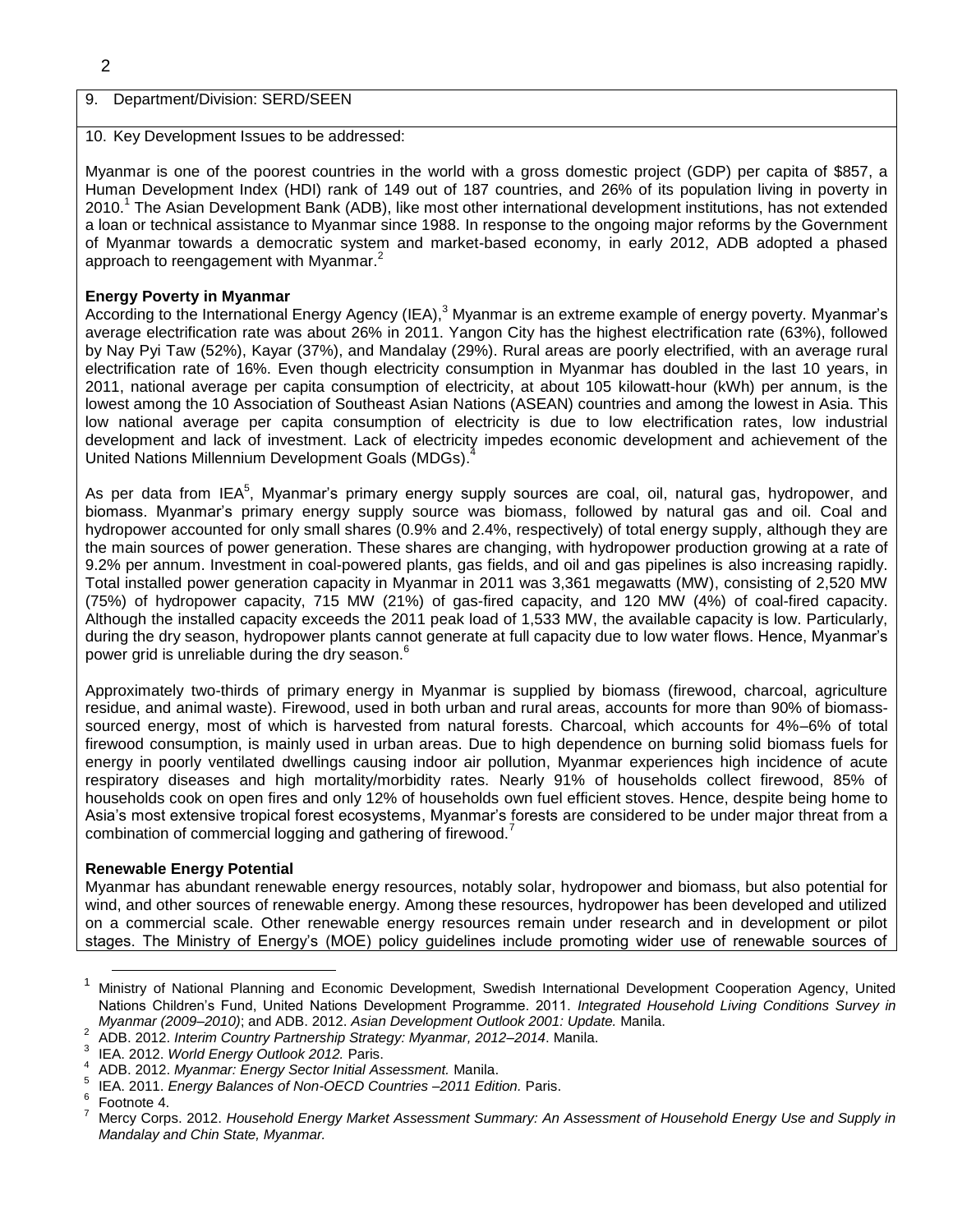energy. Nevertheless, only 2,520 MW of hydropower has been installed in Myanmar as of 2011, as compared to a total potential of over 100,000 MW. The Myanmar Electric Power Enterprise (MEPE), a government enterprise operating under the MOE, has so far identified more than 200 locations suitable for hydropower development, with a combined potential capacity of about 40,000 MW. Thirty-six projects have been formed to tap this potential and 14 are under construction.

Due to the initial high cost of wind energy, its development is in experimental and research phase. The evaluation of wind energy resources using modern systems has been conducted since 1998, led by the Myanmar Scientific and Technological Research Department and the Department of Meteorology and Hydrology.<sup>8</sup>

Similarly, large potential exists for solar energy, particularly in the central dry zone area of Myanmar. A 2009 study<sup>9</sup> found that the country experiences an average solar radiation of 18 MJ/m<sup>2</sup> - 22 MJ/m<sup>2</sup> per day. Solar radiation of more than 20 MJ/m<sup>2</sup> per day was found in the summer months from January to May. Regions with high solar radiation (21 MJ/m<sup>2</sup> - 22 MJ/m<sup>2</sup> per day) are in the plain areas of Mandalay division, Sagaing division and Magway division. Long-term mean daily solar radiation, when averaged over the country, was found to be 18.3 MJ/m<sup>2</sup> per day, which is the same as Thailand and higher than most other countries in South East Asia. Nevertheless, a detailed solar energy resource assessment is required to evaluate overall solar power potential and attract private investments. Large potential exists for geothermal and tidal energy as well.

#### **Government Programs to Increase Energy Access**

The Government of Myanmar recognizes the strong linkages between increased energy access and poverty alleviation through inclusive economic growth.

**Power Transmission and Distribution Network.** Myanmar has a unified, interconnected transmission and distribution network covering some parts of the country, as well as some off-grid distribution systems. MEPE is responsible for the transmission network. Two distribution companies under the Ministry of Electric Power (MOEP) provide electricity to all grid-connected consumers: the Yangon City Electric Supply Board (YESB) and Electricity Supply Enterprise (ESE). ESE serves 1.42 million consumers in fourteen states and divisions across the country, though its network is available mainly in urban areas. From 2012 to 2016, MOEP's focus is on expanding the national grid to all townships in the country by 2013 and achieving 43% national electrification rate by 2015-16.<sup>10</sup> ESE plans to carry out system improvements to reduce losses and enhance the quality of the supply.

**Off-grid Energy Access Projects.** The Ministry of Industry (MOI) under the Government of Myanmar has the overall responsibility of providing electricity to off-grid areas in the country. In addition to off-grid micro-hydro, solar, biogas and biomass installations, about 39 off-grid villages have also been electrified using diesel generators. The Department of Rural Development within the Ministry of Border Areas (MOBA) has also been carrying rural infrastructure provisions in the country, including the deployment of small-scale rural energy systems including picoand-micro hydrosites, solar PV mini-grids, and solar lanterns and solar home systems. Recently, the government has entrusted the Ministry of Livestock, Fisheries and Rural Development with the responsibility of providing rural infrastructure, including energy services. The Department of Rural Development has been moved from MOBA to this Ministry.

**Micro and Mini Hydropower.** As of 2013, nearly 38 off-grid micro hydro power plants have been installed by the Ministry of Agriculture and Irrigation (MOAI) and owned and operated by Ministry of Electric Power (MOEP). Many of these projects have been implemented in border areas, aimed at improving social and economic conditions of poor rural households and remote communities in these areas. These mini-hydropower projects also facilitate cottage industries and enhance agricultural productivity through improved irrigation. Ministry of Science and Technology (MOST) is responsible for conducting research on renewable energy technologies and it has designed and constructed low-head propeller hydropower turbines of capacities 3 kW and 7 kW for rural electrification. MOI owns and operates a factory (Heavy Industry No 26) in Thagaya industrial complex in Bago division which manufactures hydro turbines of capacities 3 kW to 2 MW.

 $8$  Myanmar has a 2,832 kilometer (km) coastal strip facing the Bay of Bengal and the Andaman Sea, which receives south-westerly wind for 9 months and north-easterly wind for 3 months, with average wind speeds ranging from 5.6 to 7.4 meters per second. However, available data on wind energy resource is not sufficient to evaluate suitable sites for large-scale wind power generation.

Department of Alternative Energy Development and Efficiency, Thailand; Ministry of Energy and Ministry of Transport, Myanmar; Silpakorn University, Thailand. 2009. *Assessment of Solar Energy Potential for the Union of Myanmar.* Bangkok.

<sup>&</sup>lt;sup>10</sup> Ministry of Electric Power (MOEP)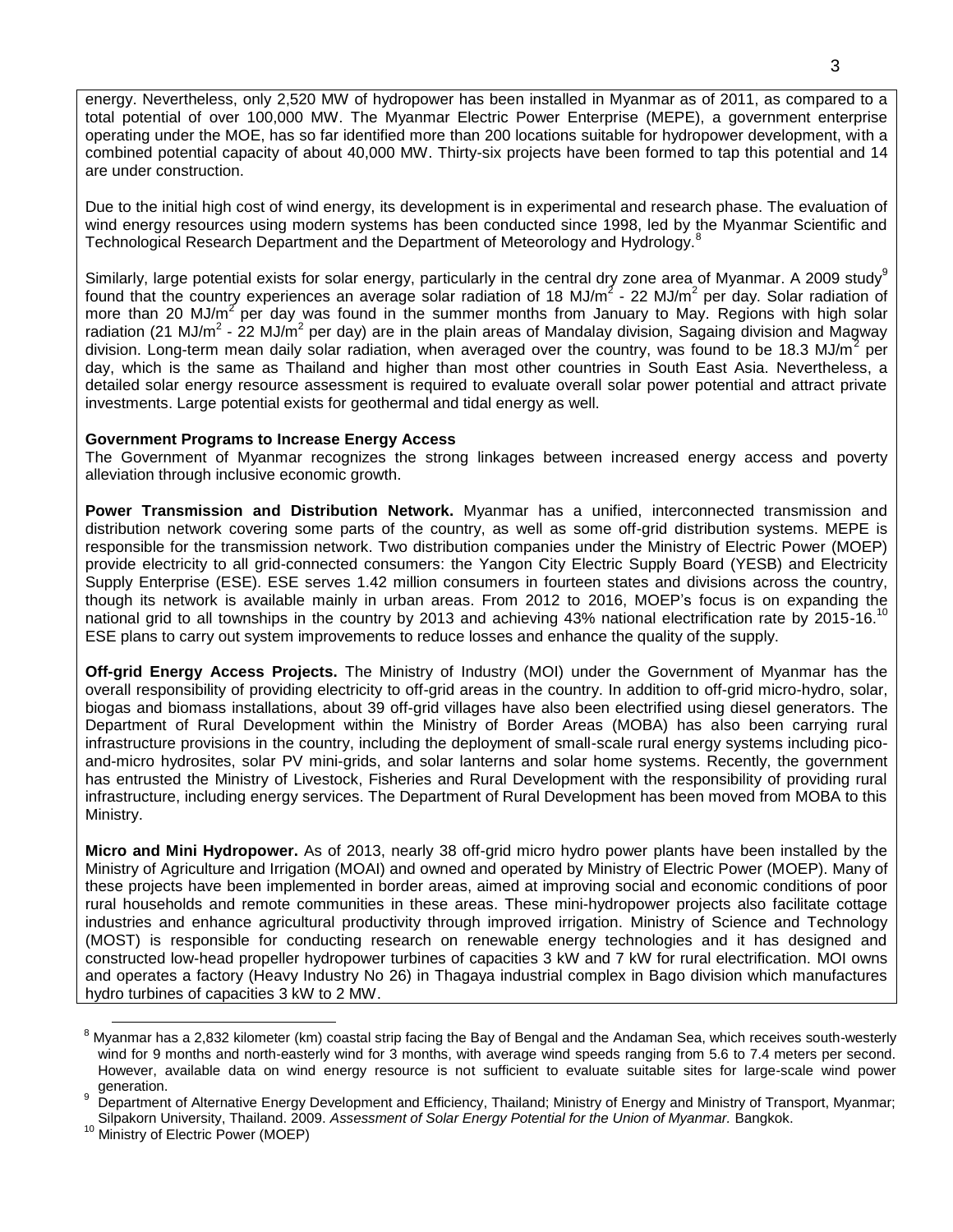**Bio-Energy.** The Ministry of Environmental Conservation and Forestry's (MOECAF) National Forestry Master Plan aims to reduce consumption of solid biomass fuels from nearly two-thirds of current primary energy supply to less than half by 2030. The MOECAF has encouraged firewood and forest conservation by promoting the use of efficient cooking and heating stoves and the use of alternative energy sources, such as agricultural waste and coal briquettes. The MOF initiated distribution of efficient stoves in the 1990s, which was a project implemented in cooperation with the United Nations Development Programme (UNDP) and the Food and Agriculture Organization (FAO). Since 2004, MOF has been implementing the Bago Yoma Greening Project, which includes dissemination of efficient stoves and utilization of wood fuel substitutes, such as coal briquettes and agricultural waste. By March 2011, around 232,000 fuel efficient stoves had been distributed free of charge or at an affordable price.<sup>1</sup>

Community-based and family-sized fixed-dome type biogas digester plants have been built in nearly 200 villages by the Ministry of Science and Technology (MOST) with support from MOI mainly in the central region (Mandalay, Saigaing, and Magwe divisions) for cooking, lighting and other electricity purposes.<sup>12</sup> These digesters typically provide 4-6 hours of electricity per day and vary in capacity from 25 m<sup>3</sup> to 100 m<sup>3</sup> and electricity output ranges from 5 kW to 25 kW. According to some estimates, over 1000 rice mills across the country are being powered by smallscale biomass gasifiers using rice husk and woodchips as feedstock.

**Solar Power.** A few pilot solar power installations are also operational in Myanmar. Solar energy is being provided by MOI in a few off-grid villages to generate electricity for street lighting, home lighting and for community infrastructure such as schools, healthcare centres and monasteries. As of 2013, MOI has installed solar home systems in 152 villages, solar mini-grid in one village and it has distributed solar lanterns in 543 villages across the country. MOI owns and operates a factory (Heavy Industry No 24) in Hlaing township near Yangon which mainly assembles thin film solar panels of 92 watt-peak capacity.

#### **Barriers to Renewable Energy Deployment**

While Myanmar has abundant renewable energy resources, harnessing them for increasing energy access is hampered by several factors: (i) lack of a fully transparent institutional and legal framework to support exploration, development, and deployment; (ii) limited financial resources to support research and development, market-based investment programs, and development of physical infrastructure; (iii) lack of human resource capability; and (iv) subsidized power and petroleum prices, which make it difficult for wind and solar energy alternatives to be competitive. Establishment of a supportive environment for development of Myanmar's renewable energy resources should include the following: (i) more information on renewable energy resource potential; (ii) improved interministerial cooperation and coordination; (iii) promotion of private sector participation; (iv) clarification of government policy on renewable energy; and (v) technology dissemination of family-size biogas digesters, mini-hydropower plants, and other options for increasing rural energy access.<sup>13</sup>

#### **Energy Access and Renewable Energy Initiatives by Development Agencies**

Apart from the involvement of UNDP and FAO in an efficient cookstove distribution project in 1990s and intermittent support for energy sector studies and planning from bilateral development agencies such as JICA in early-2000s, Myanmar hasn't received much support from international development institutions for rural electrification and renewable energy development. However, since 2011, most international development institutions have begun activities such as market scoping studies which might be scaled up in the next few years.

Mercy Corps, which is the lead agency for the Livelihoods and Food Security Trust (LIFT) fund program in Ayeyarwaddy Delta of Myanmar, has conducted a survey of household energy demand and supply in Mandalay, Chin and Rakhine states in August 2012. European Energy Initiative–Partnership Dialogue Facility (EUEI- PDF), in partnership with UNDP, has conducted an energy market scoping exercise in 2012. World Bank and World Economic Forum have also conducted high-level studies on energy sector strategy and architecture for Myanmar.

#### **Opportunity for ADB Capacity Development Technical Assistance**

In addition to the Government's political and economic reforms since 2011, its economic development and poverty reduction plan, together with its intent to provide institutional, regulatory and policy support to increasing rural electrification and renewable energy deployment have improved the prospects of initiating ADB technical assistance

 $\overline{a}$  $11$  Footnote 4.

 $12$  Data provided by MoI and MoST. In June 2013, an ADB mission visited 4 villages with biogas digester plants and solar PV installations in Mandalay division together with MoI and MoST staff

<sup>&</sup>lt;sup>13</sup> Footnote 4.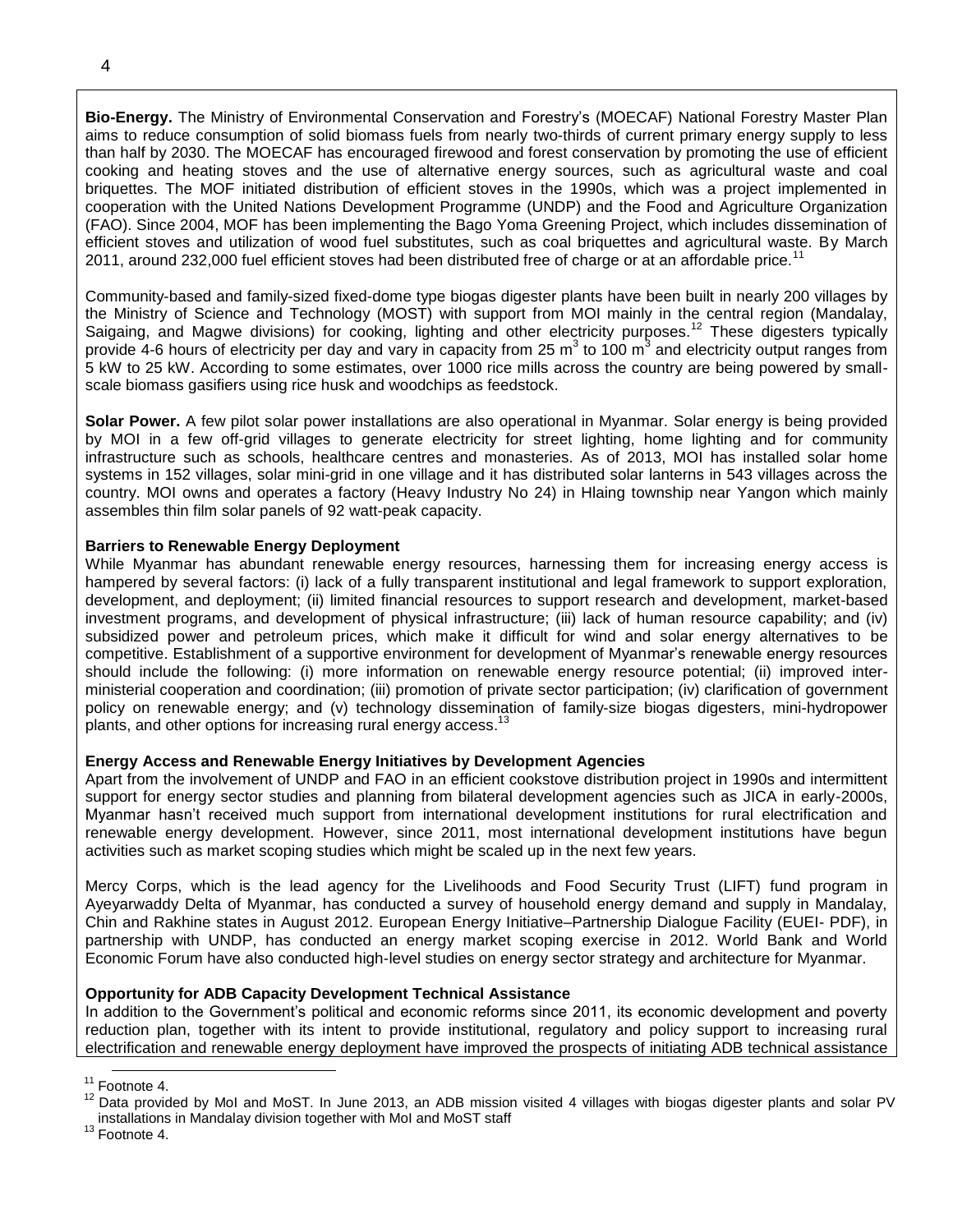activities. The Government's 5-year National Development Plan (NDP) 2012-2016 focuses on (i) agricultural development and industrialization, (ii) balanced growth among regions and states, and (iii) inclusive growth. The government aims to achieve inclusive growth by mobilizing human capital, financial resources, and technology; increasing investments; strengthening the role of the private sector in the economy; implementing measures to achieve MDG targets; and mobilizing official development assistance along with domestic and foreign investments.<sup>14</sup>

On the basis of ADB's initial assessment,<sup>15</sup> there is a near-term need for (i) a detailed energy sector assessment, including demand projections and supply options, and investment requirements for meeting the growing energy demand; (ii) advisory TA for institutional strengthening and coordination in the energy sector and capacity building; and (iii) capacity building in environmental and social safeguards.

Medium-term needs include (i) assessment and promotion of renewable energy and energy efficiency; and (ii) rural electrification (expansion of transmission and distribution line projects and off-grid renewable energy options).

### **Institutional Arrangements in Myanmar for Off-grid Renewable Energy Activities:**

During 2010-2013, the Ministry of Industry was given the responsibility of promoting off-grid energy access. The Directorate of Industrial Planning, Ministry of Industry (MOI), presented a project proposal<sup>16</sup> for rural energy development at the Myanmar Development Cooperation Forum (MDCF) held in Nay Pyi Taw (19–20 January 2013). This proposal builds on the ministry's ongoing efforts (2011–2013) to provide energy access in 591 remote villages in the country using diesel generation sets, biomass gasifiers, micro hydro, and solar lanterns. In response to MOI's request, ADB initiated pilot (**Phase 1**) off-grid renewable energy activities using grant funds from RETA 7512: Empowering the Poor through Increasing Access to Energy. This phase will focus on piloting a limited number of offgrid clean energy installations in 20 villages in Chin State in the eastern part of the country and Mandalay region in the central part of the country, and developing a geo-spatial least cost energy access plan for Mandalay region. These activities are ongoing with MOI as the executing agency (EA) and are expected to be completed by May 2014.

In September 2013, the President of Myanmar's office took the decision to move the Department of Rural Development from the Ministry of Border Areas to the Ministry of Livestock, Fisheries and Rural Development (MLFRD) and make this reconfigured Ministry the lead on rural infrastructure provision, including energy access. MLFRD also will now chair the national rural development committee which reports to the Vice President, and counts among its members, MOI, MOST, MOAI, MOEP and the Ministry of Development Planning. In addition to being the executing agency for both the World Bank's and ADB's community-driven development (CDD) projects, which involves support for rural energy provision, MLFRD is embarking on an ambitious energy access program and has submitted a supplementary budget request for 2014 to the parliament. ADB proposes to make MLFRD the executing agency (EA) for the proposed CDTA that is being submitted to JFPR for financial support. This work would constitute **Phase 2** of ADB's engagement.

11. TA Description:

It is proposed that ADB support the Off-grid Renewable Energy Demonstration Project in Myanmar with MLFRD as the executing agency (EA). The proposed ADB capacity development technical assistance program (CDTA) to be financed by JFPR will build on the ongoing pilot activities financed by RSDD's Energy for All (Phase 1), and will have as its main objectives: (i) to support the installation of clean energy-based systems for providing energy access (mostly solar PV and biomass-based systems) to schools and other public infrastructure in at least 25 villages, (ii) develop geospatial least cost energy access plans and an investment plan for select states and regions in the country, and (iii) to strengthen the capacity of the government institutions and the private sector to manufacture, install, operate and maintain small-scale clean energy systems. The TA's implementation period would be February 2014 to February 2016.

This grant is meant to complement the on-grid focus of the proposed ADB loan: Power Distribution Improvement Project<sup>17</sup> by supporting off-grid energy access in the same geographical areas. Therefore, this grant will finance pilot

  $14$  Footnote 2.

<sup>15</sup> Footnote 4.

<sup>16</sup> Directorate of Industrial Planning, Ministry of Industry. 2013. *Project Proposal for Rural Energy Development Plan in Myanmar.* Nay Pyi Taw.

 $17$  The investment project is being considered for financing by the ADB Board in December 2013.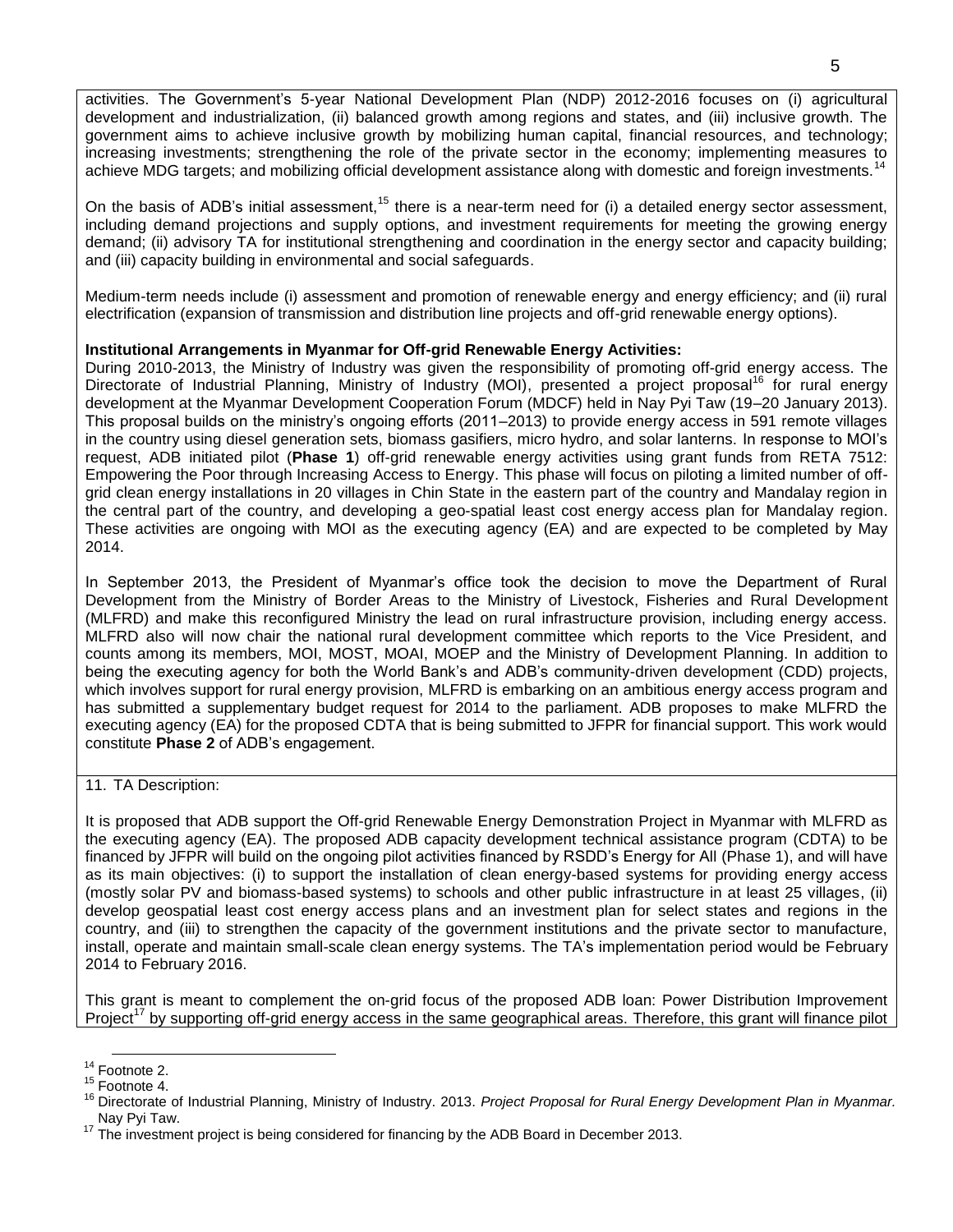installations in the central dry zone (Mandalay region, Sagaing region and Magway region) and Chin, Kayah and Rakhine states. Further, MLFRD is the EA for the ADB's Enhancing Rural Livelihoods and Incomes in Myanmar project that is also financed by JFPR. This project aims to support the creation of rural infrastructure, including energy access projects. The TA can also provide the analytical support and help screen and prepare projects, which can then be financed through the larger JFPR investment grant.

a. Link to Country Partnership Strategy/Regional Cooperation Strategy:

This TA addresses key medium-term goals of ADB elaborated in the interim CPS 2012–2014 for Myanmar, namely (i) to assist the government in promoting sustainable and inclusive economic development and job creation in support of poverty reduction, (ii) enhancing connectivity—domestic and regional, rural and urban—through both hard and soft infrastructure, and (iii) help accelerate economic growth, create income opportunities, and bridge rural– urban gaps.

The TA also addresses ADB's three priority areas in the interim strategy period: (i) building human and institutional capacity in ADB's areas of focus and to help lay the foundation for medium-term engagement and effective development processes; (ii) creating access and connectivity for rural livelihoods and infrastructure development by promoting basic social services, improving rural infrastructure to boost farm productivity and incomes, lowering transaction costs, enhancing opportunities for domestic and cross-border trade and investment, and (iii) improving access to reliable and sustainable utility services.

b. Impact

The impact of this TA will be increased access to energy in rural Myanmar from renewable energy sources. In terms of performance indicators, this is expected to lead to about 20 MW of new small-scale renewable energy capacity installed and 120,000 households and 100 public facilities such as schools to obtain access to modern forms of energy by 2020. The TA's impact is consistent with ADB's Strategy 2020<sup>18</sup> which promotes inclusive and environmentally sustainable economic growth. The TA is also consistent with the UN's international year of sustainable energy for all which emphasized the importance of energy access for sustainable development.

c. Outcome

The outcome of this TA will be improved capacity within MLFRD, other relevant Government ministries and agencies such as MOE, MOEP, ESE and MEPE, and the governments of select states and regions, and the private sector in the country to design and manage rural energy access programs using renewable energy resources. In terms of performance indicators, this is expected to lead to at least 25 small-scale renewable energy based mini-grids (totaling 0.25 MW capacity) generation facilities to be developed and installed by 2016.

d. Outputs

 $\overline{a}$ 

The outputs of this TA are:

- (i) **Renewable energy systems designed and installed in 25 villages to power community infrastructure and households.** Provide project development support and financing for installation of renewable energy systems (mostly solar PV and biomass-based systems) in at least 25 villages in the central dry zone and Chin, Kayah and Rakhine states, to power schools and other public infrastructure, as well as households.<sup>1</sup>
- (ii) **Geospatial least cost energy access plan and investment plan for select regions and states of the country developed.** Develop GIS-based geospatial maps and detailed renewable-based energy access plans. The maps, plans, data and learning will be used to create a comprehensive investment plan to scaleup energy access in Myanmar**.** This proposed investment project may be financed by the government, ADB or other donors.
- (iii) **Capacity of government entities and the private sector strengthened.** Create a policy and regulatory structure for off-grid energy access in the country. This will also include assessing the potential for and

<sup>&</sup>lt;sup>18</sup> ADB. 2008. Strategy 2020: The Long Term Strategic Framework of the Asian Development Bank, 2008-2020. Manila.

<sup>&</sup>lt;sup>19</sup> Several business models such as payback of upfront capital expenditure by the communities or tariff payments by communities based on operational expenses are already operational in Myanmar and these installations will follow business and implementation models that are found to be viable and sustainable during phase 1 of this program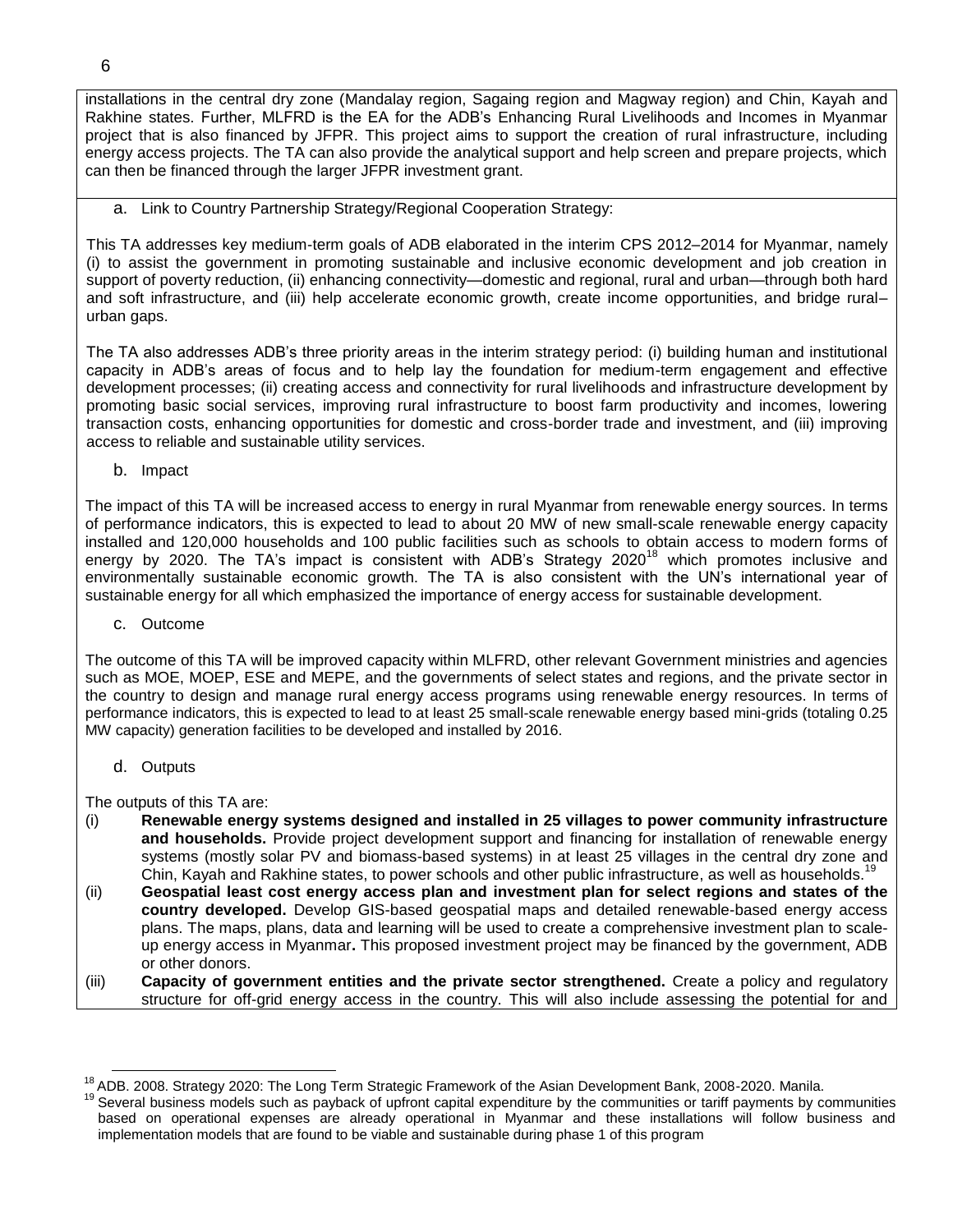providing assistance for the creation of a separate government agency or entity that would focus on off-grid energy access.<sup>20</sup> The feasibility of alternate financing approaches such as revolving funds and output-based aid will also be evaluated.

12. Assumptions and Risks:

The main assumptions that underlie the TA concept are: (i) the national government and MLFRD continue to emphasize promotion of energy access in remote areas to be a key priority, (ii) in the case of the chosen off-grid areas, ESE does not plan to carry out grid extension in the near term, (iii) strong ownership by MLFRD, and local governments, and (iv) strong support from relevant stakeholders, including banks, renewable energy (RE) vendors, and NGOs.

The main risks to the TA include (i) inadequate implementation capacities at the local level, and (ii) benefits accruing to non-poor segments of society.

13. Implementation Arrangements:

a. Proposed executing/implementing agency (EA/IA):

The Ministry of Livestock, Fisheries and Rural Development will be the EA. The choice of EA was confirmed through consultations with MLFRD, NEMC, MOI and MOEP, during an ADB fact-finding mission on 23-30 September 2013. A steering committee comprising senior officials from the National Rural Development Committee, the National Energy Management Committee (NEMC), the MOE, MOEP, MOBA, MOAI and MOST will be constituted to oversee TA implementation and provide inputs. The committee will also comprise one senior representative from a nongovernmental or civil society organization. Within ADB, this project would be managed by the Southeast Asia Energy Division (SEEN) with support from RSDD's Energy For All RETA, and the ADB's Extended Mission to Myanmar.

The Department of Rural Development within MLFRD will be the implementing agency. The TA will also work closely with the regional governments of the selected areas for development and implementation of the pilots, and the Electricity Supply Enterprise (ESE), the power utility, for development of the geo-spatial plans.

b. Institutional/organizational/procurement/financial management assessments on the EA/IA previously conducted:

 $\boxtimes$  Yes  $\Box$  No

- c. ADB inputs:
- **1.** A total of approximately 101 person-months of consulting services (36 person-months of international consultants and 65 person-months of national consultants) will be engaged through a firm. The international consulting firm, together with the national consultants will be hired through quality-and cost-based selection (quality-cost ratio of 90:10) on the basis of a full technical proposal. The 90:10 ratio is proposed taking into account the specific technical skills and knowledge of the country that is required. The international consultants will include: (i) Energy access planning and RE technical specialist/team leader, (ii) off-grid solar PV solution specialist, (iii) biogas/biomass energy specialist, (iv) micro-hydro specialist, (v) RE finance specialist, (vi) capacity development and institutional strengthening specialist, (vii) geospatial planning specialist, (viii) GIS specialist and (ix) procurement specialist. National consultants will have expertise that complements the international experts and support them in their work. The draft outline of the terms of reference for consultants is attached as Appendix 2. The consultants will be responsible for administration of training, seminars and conferences and surveys and this is duly reflected in their TOR.

All disbursements under the TA will be done in accordance with the ADB's Technical Assistance Disbursement Handbook (May 2010, as amended from time to time). All equipment purchased under the TA will be turned over to the EA upon completion of the TA.

<sup>&</sup>lt;sup>20</sup> Renewable energy policies and activities are currently distributed among 7 ministries – MOE, MOI, MOEP, MOST, MOBA, MOAI and Ministry of Environmental Conservation and Forestry (MOECAF).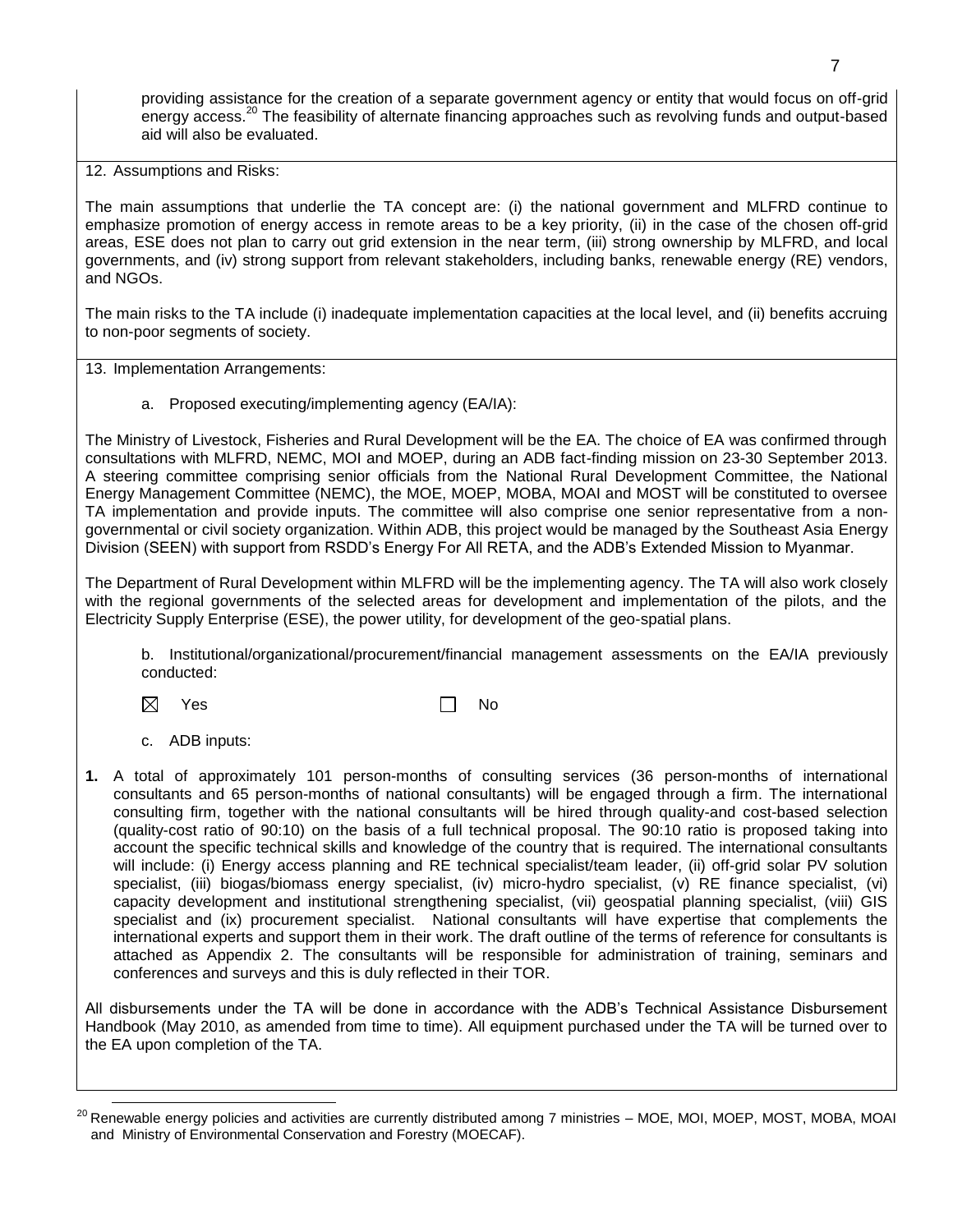d. Complementary inputs to be provided by Government and/or other TA providing agencies:

The MLFRD will set up a project management unit (PMU) and provide an office for the TA consultants in Nay Pyi Taw (NPT) along with the requisite utilities, and support the costs of their staff time and travel to project sites in the region. Since the JFPR grant does not allow support for civil works, thus wherever required, they will be financed by MLFRD. The local governments will help identify the villages which will be selected, will provide access to relevant data and information to the TA consultants, as well as provide office space and travel and logistics support as required. MOEP, MOST, MOAI, MOBA and other government ministries and agencies will provide access to baseline information and resource surveys $^{21}$  that have been conducted.

14. Nature/extent of government/beneficiary involvement in identifying or conceptualizing the assistance:

In formulating the proposed CDTA, ADB held initial discussions with a few stakeholders in April 2013 and following successful completion of a departmental review meeting, and launch of Phase 1 of ADB's support, SEEN conducted a TA fact finding mission in September – November 2013 to refine the scope, design and obtain formal government support through a memorandum of understanding. The mission held meetings with MLFRD, MOI, other government ministries and other international development agencies such as JICA, DFID, European Energy Initiative – Partnership Dialogue Facility (EUEI – PDF) and the World Bank.

15. Cost Estimates and Proposed Financing Arrangements:

The total cost of the  $TA^{22}$  is estimated at \$2,000,000 equivalent (Table 1). It is proposed that ADB provides \$2,000,000 equivalent on a grant basis from the Japan Fund for Poverty Reduction<sup>23</sup>. A ITD and TPP has been submitted to and discussed with the Government of Japan. The Government of Myanmar will finance civil works, and counterpart support in the form of staff time, office space and travel costs for its staff, estimated at \$200,000.

| <b>Item</b>                                                      |                            | <b>Total Cost</b> |
|------------------------------------------------------------------|----------------------------|-------------------|
| A. Asian Development Bank Financing (Source: JFPR <sup>a</sup> ) |                            |                   |
| 1. Consultants                                                   |                            | 1200.6            |
| a. Remuneration and Per Diem                                     |                            | 1085.6            |
| i. International Consultants (36 person months)                  |                            | 798.1             |
| ii. National Consultants (65 person months)                      |                            | 287.5             |
| b. International and Local Travel                                |                            | 100.0             |
| c. Reports and Communications                                    |                            | 15.0              |
| 2. Equipment <sup>b</sup>                                        |                            | 4.0               |
| 3. Training, Seminars, and Conferences                           |                            | 40.0              |
| 4. Surveys <sup>c</sup>                                          |                            | 18.0              |
| 5. Pilot installations <sup>d</sup>                              |                            | 500.0             |
| 6. Vehicle rentals                                               |                            | 30.0              |
| 7. Representative for contract negotiations                      |                            | 5.0               |
| 8. Contingencies                                                 |                            | 202.0             |
|                                                                  | Subtotal (A) <sup>24</sup> | 2000.0            |

 <sup>21</sup> Renewable resource surveys will build on resource data, such as solar radiation, water flow, bio waste generated etc. currently available with government agencies and international institutions.

<sup>&</sup>lt;sup>22</sup> The TA will install an aggregate of 0.25 MW of clean energy equipment in off-grid areas of Myanmar and is expected to catalyze investments for nearly 10 MW of off-grid clean energy deployment by 2020 in the country, thereby furthering ADB's clean energy deployment targets.

<sup>23</sup> Established by the Government of Japan and administered by ADB.

<sup>&</sup>lt;sup>24</sup> Total may not add up due to rounding off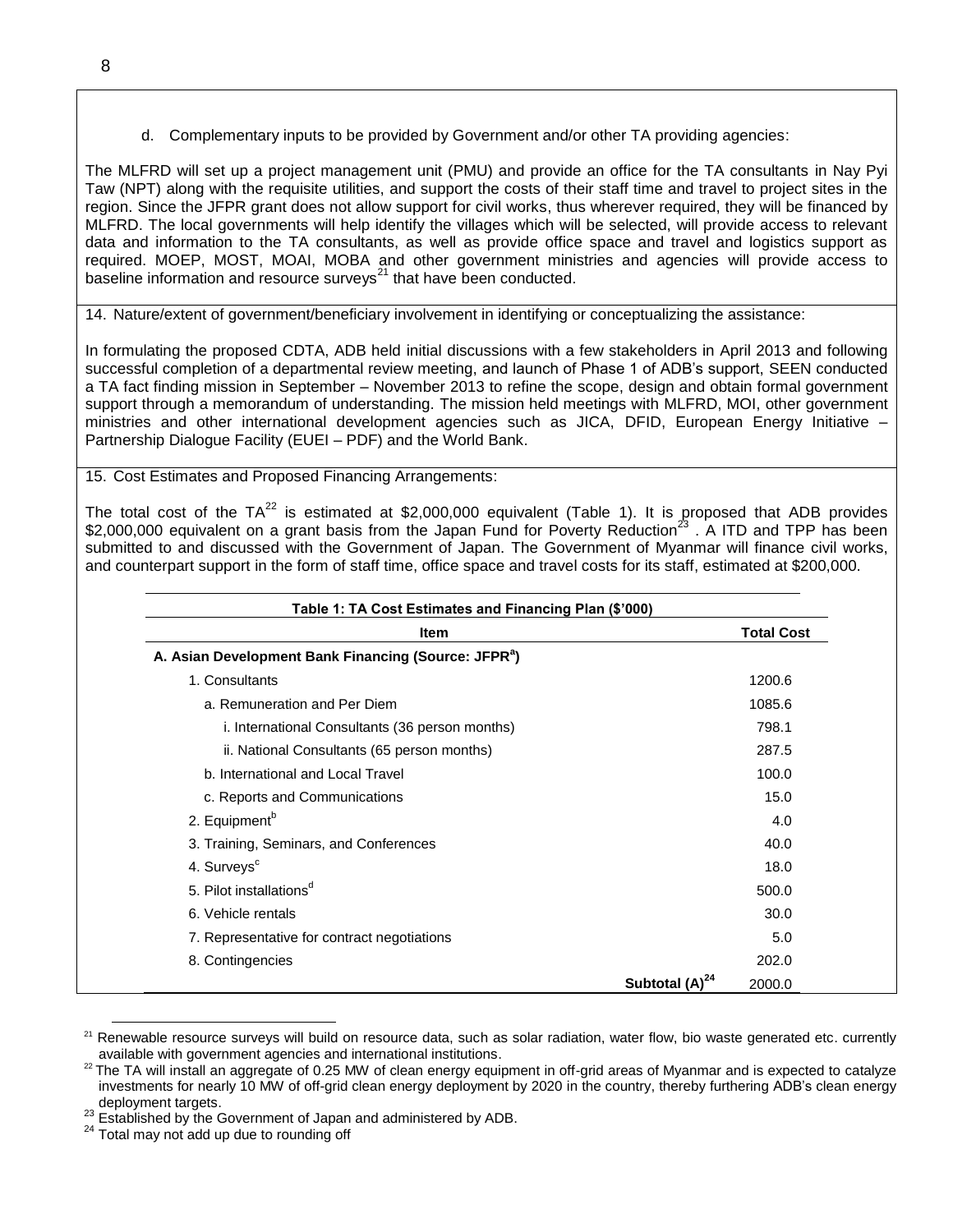|                                                   | Total        | 2200.0 |
|---------------------------------------------------|--------------|--------|
|                                                   | Subtotal (B) | 200.0  |
| 3. Civil works for the pilots                     |              | 100.0  |
| 2. Remuneration and Per Diem of Counterpart Staff |              | 50.0   |
| 1. Office Accommodation and Transport             |              | 50.0   |
| <b>B. Government Financing</b>                    |              |        |

shed by the Government of Japan. Administered by the Asian Development Bank. b Will include desktops, laptops, printers and camera. All equipment will be handed over to the executing agency following completion of the TA.

 $\degree$ May include cost of imagery, maps, photos, and handheld equipment for digitization of information such as scanners.

<sup>d</sup> May include solar photovoltaic-based systems, biomass digesters and other small-scale renewable energy systems. This line item only covers hardware, transport and installation charges. All detailed engineering design and civil works will be supported by the executing agency. Source: ADB staff estimates.

#### 16. Monitoring and Evaluation:

The TA will be monitored through monthly reports, consensus building activities with workshops, and soliciting feedback from key stakeholders. An inception workshop will be held within one month of consultants being mobilized. A series of focused workshops may also be held to discuss progress with relevant institutions and agencies including MLFRD, MOEP, MEPE, ESE, and regional governments. The TA outcomes will also be discussed with other development partners involved in rural energy access programs such as World Bank, UNDP and NGOs. The TA outputs, including knowledge products and services, will be disseminated to identified users by a variety of means, including in-country workshops, electronic reports, and other means to be specified in a knowledge dissemination and communication plan developed and presented as part of the inception report by the consultants.

| 17. Estimated period of TA implementation:                 |                             |  |  |  |
|------------------------------------------------------------|-----------------------------|--|--|--|
| a. Finalize TA Concept Paper and confirmation of financing | May-December 2013           |  |  |  |
| b. Approval of TA                                          | January 2014                |  |  |  |
| c. Recruitment of TA consultants                           | December 2013- January 2014 |  |  |  |
| d. Commencement of TA implementation                       | February 2014               |  |  |  |
| e. Physical completion of TA                               | February 2016               |  |  |  |
| f. Closing of the TA                                       | April 2016                  |  |  |  |
|                                                            |                             |  |  |  |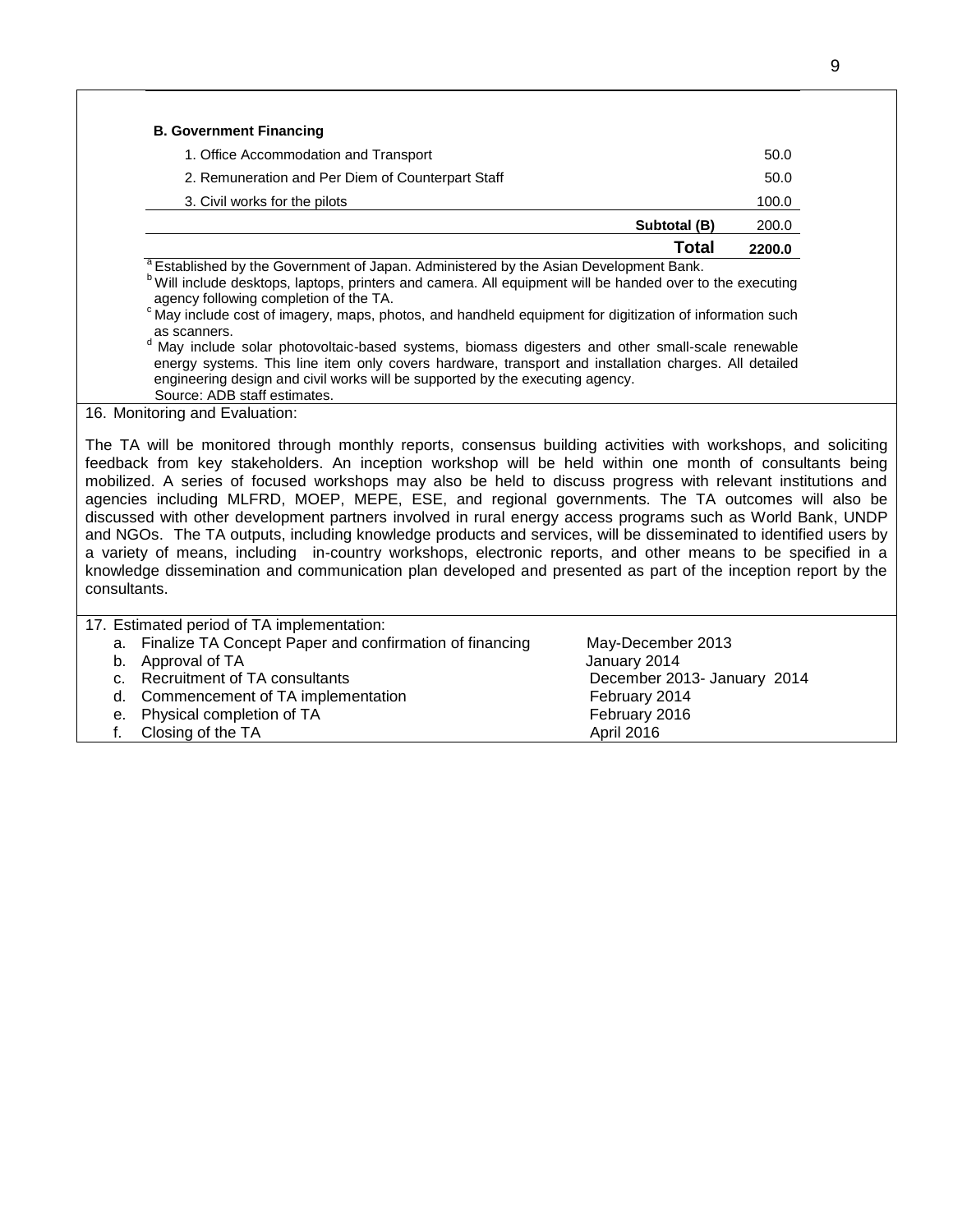# **PRELIMINARY DESIGN AND MONITORING FRAMEWORK**

| Performance<br><b>Targets/Indicators</b><br>About 20 MW of new small-<br>scale renewable energy<br>capacity installed and an<br>additional 120,000 households <sup>a</sup><br>and 100 public facilities such as<br>schools obtain access to<br>modern forms of energy <sup>b</sup> by<br>2020.                                                                                                        | <b>Reporting</b><br><b>Mechanisms</b><br>Government statistics.<br>Surveys by NGOs, and<br>UN agencies.<br>Annual budget activity<br>reports for regional<br>governments and<br>MLFRD, MOI, MOEP<br>and NEMC | <b>Assumptions and Risks</b><br><b>Assumption</b><br>• MLFRD retains its mandate to<br>develop community-oriented<br>energy access programs and is<br>strengthened with time<br><b>Risk</b><br>• Government decides to replace<br>community-driven programs<br>with grid-extension by ESE.                                                                             |
|-------------------------------------------------------------------------------------------------------------------------------------------------------------------------------------------------------------------------------------------------------------------------------------------------------------------------------------------------------------------------------------------------------|--------------------------------------------------------------------------------------------------------------------------------------------------------------------------------------------------------------|------------------------------------------------------------------------------------------------------------------------------------------------------------------------------------------------------------------------------------------------------------------------------------------------------------------------------------------------------------------------|
|                                                                                                                                                                                                                                                                                                                                                                                                       |                                                                                                                                                                                                              |                                                                                                                                                                                                                                                                                                                                                                        |
|                                                                                                                                                                                                                                                                                                                                                                                                       |                                                                                                                                                                                                              |                                                                                                                                                                                                                                                                                                                                                                        |
|                                                                                                                                                                                                                                                                                                                                                                                                       |                                                                                                                                                                                                              |                                                                                                                                                                                                                                                                                                                                                                        |
|                                                                                                                                                                                                                                                                                                                                                                                                       |                                                                                                                                                                                                              |                                                                                                                                                                                                                                                                                                                                                                        |
| At least 25 small-scale<br>renewable energy based mini-<br>grids (totaling 0.25 MW<br>capacity) generation facilities to<br>be developed and installed by<br>2016.25                                                                                                                                                                                                                                  | Government statistics<br>MLFRD, MOI, MOEP<br>and NEMC reports<br>TA reports<br>ADB mission reports                                                                                                           | <b>Assumptions</b><br>• MOI maintains rural<br>electrification as a priority<br>agenda<br>• Government and international<br>development agency financing<br>earmarked for community<br>driven development programs<br>• Private sector investors and<br>local and regional banks<br>interested in lending for rural<br>energy access projects<br><b>Risks</b>          |
|                                                                                                                                                                                                                                                                                                                                                                                                       |                                                                                                                                                                                                              | • Benefits accruing to non-poor<br>segments of society.                                                                                                                                                                                                                                                                                                                |
| Final project designs and<br>implementation plans for 25<br>mini-grid or stand-alone<br>investments are endorsed by<br>MLFRD and regional<br>governments by mid-2014.<br>Suitable financing models,<br>procurement plans, community<br>engagement models that involve<br>women, and tariff recovery and<br>revenue management programs<br>are designed by end 2014.<br>Identify and train at least 25 | Project monitoring,<br>progress, and final<br>assessment reports<br>CDTA reports<br>Post installation<br>reports and consumer<br>survey documentation                                                        | <b>Assumptions</b><br>• Timely access to data and<br>relevant key personnel in the<br>priority areas.<br>• MLFRD, ESE and other<br>stakeholders effectively<br>participate in TA<br>implementation<br>• Effective collaboration and<br>information sharing amongst<br>the various stakeholders<br>• Banks remain interested in<br>financing energy access<br>projects. |
|                                                                                                                                                                                                                                                                                                                                                                                                       |                                                                                                                                                                                                              | local equipment vendors,                                                                                                                                                                                                                                                                                                                                               |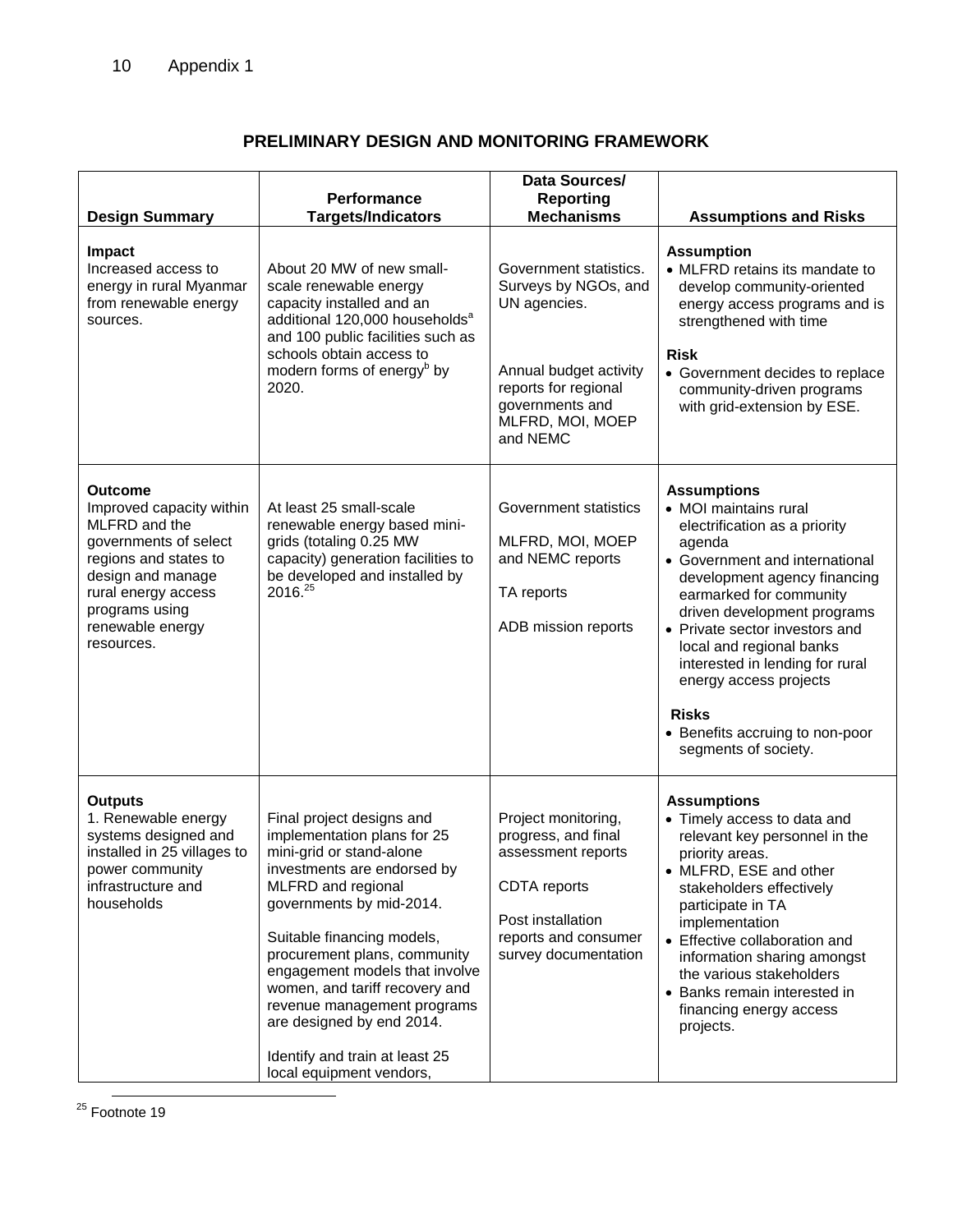|                                                                                                                                        |                                                                                                                                                                                                                                                                                                                                                                                                                                                                                                             | Data Sources/                                                                              |                                                                                                                                                              |
|----------------------------------------------------------------------------------------------------------------------------------------|-------------------------------------------------------------------------------------------------------------------------------------------------------------------------------------------------------------------------------------------------------------------------------------------------------------------------------------------------------------------------------------------------------------------------------------------------------------------------------------------------------------|--------------------------------------------------------------------------------------------|--------------------------------------------------------------------------------------------------------------------------------------------------------------|
|                                                                                                                                        | <b>Performance</b>                                                                                                                                                                                                                                                                                                                                                                                                                                                                                          | <b>Reporting</b>                                                                           |                                                                                                                                                              |
| <b>Design Summary</b>                                                                                                                  | <b>Targets/Indicators</b>                                                                                                                                                                                                                                                                                                                                                                                                                                                                                   | <b>Mechanisms</b>                                                                          | <b>Assumptions and Risks</b>                                                                                                                                 |
|                                                                                                                                        | installers and service providers<br>for operations and maintenance,<br>(including at least 25% of whom<br>are women or women-owned)<br>by end 2014                                                                                                                                                                                                                                                                                                                                                          |                                                                                            | <b>Risks</b><br>• Change in MOI and ESE<br>priorities resulting in possible<br>lack of interest<br>• Weak and commercially<br>unviable pilot delivery models |
| 2. Geospatial least cost<br>energy access plan and<br>investment plan for<br>select regions and<br>states of the country<br>developed. | Installation of the pilots by mid-<br>2015.<br>Baseline socio-economic<br>surveys and energy poverty<br>studies implemented by mid-<br>2014<br>Geospatial maps of resources,<br>communities and least cost<br>energy access plans are<br>developed by end 2014                                                                                                                                                                                                                                              | <b>CDTA</b> reports                                                                        |                                                                                                                                                              |
|                                                                                                                                        | Comprehensive investment plan<br>for off-grid energy access in all<br>fifteen states and regions<br>developed and presented at an<br>international investor forum by<br>mid-2015                                                                                                                                                                                                                                                                                                                            |                                                                                            |                                                                                                                                                              |
| 3. Capacity of<br>government entities and<br>the private sector<br>strengthened                                                        | In addition to the 25 RE-based<br>rural electrification pilots<br>implemented under this project,<br>at least 25 additional pilots for<br>promoting small-scale<br>community-based off-grid<br>energy access are designed,<br>including financing, hardware<br>specifications, procurement<br>plans, and community<br>engagement by end 2015.<br>At least 50 staff (from MLFRD,<br>MOI, MOEP and NEMC and the<br>state/regional governments)<br>enhance their capacity in areas<br>relating to procurement, | CDTA reports<br>Workshop<br>documentation<br>Training and<br>development feedback<br>forms |                                                                                                                                                              |
|                                                                                                                                        | financial management,<br>community development, and<br>safeguards. Ensure that at least<br>50% of the trainees are women.<br>Ex-ante and ex-post surveys will<br>be conducted to evaluate<br>degree of capacity<br>enhancement by end 2015.                                                                                                                                                                                                                                                                 |                                                                                            |                                                                                                                                                              |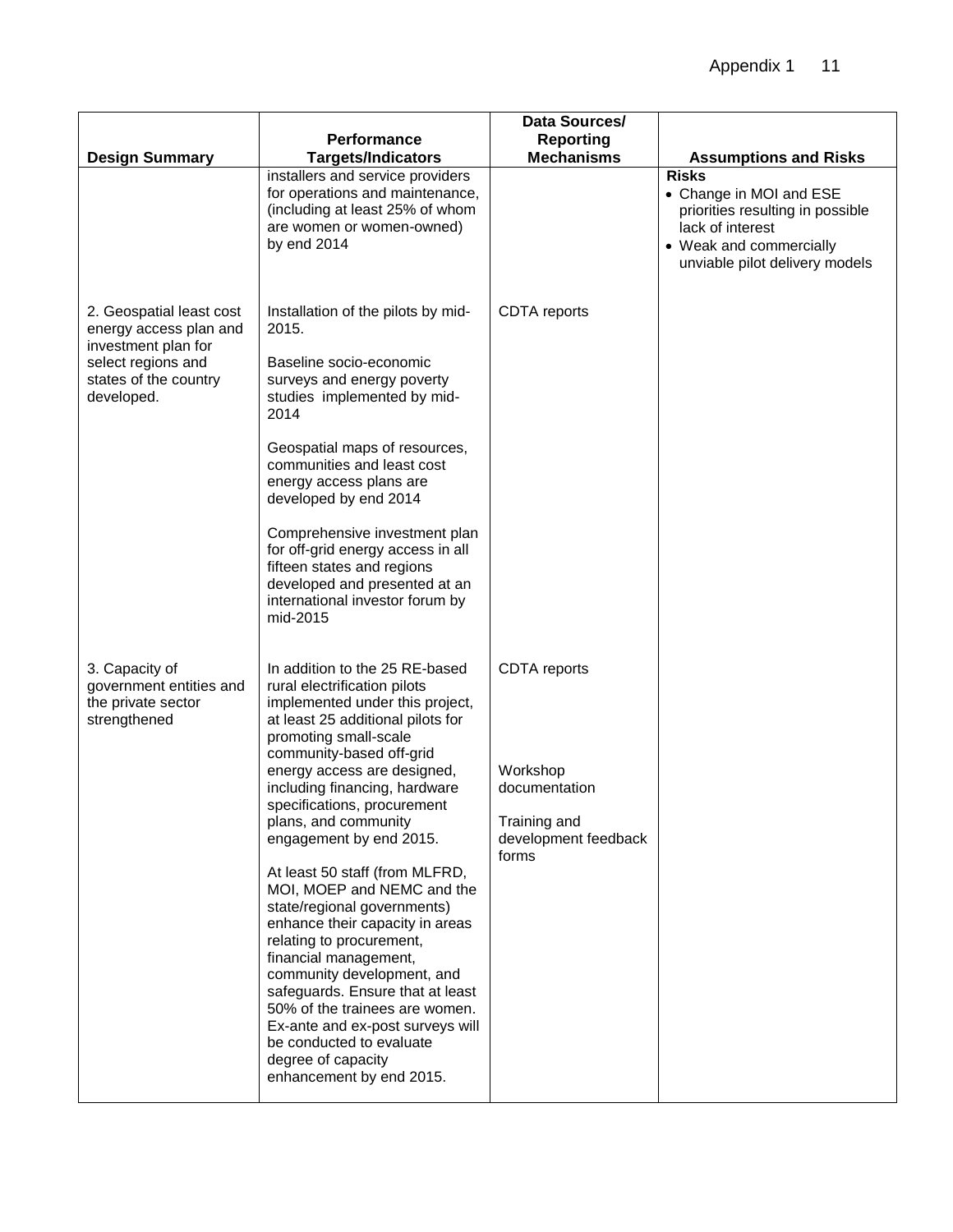|              |                                                                                                                                                                                                                                                                                                                                                                                                                                                                                                                                                                                                                                                                                                                                                                                                                                                                                                                                      | Performance                                                                                                                                                                                                                                                                                              | Data Sources/<br><b>Reporting</b> |                              |          |
|--------------|--------------------------------------------------------------------------------------------------------------------------------------------------------------------------------------------------------------------------------------------------------------------------------------------------------------------------------------------------------------------------------------------------------------------------------------------------------------------------------------------------------------------------------------------------------------------------------------------------------------------------------------------------------------------------------------------------------------------------------------------------------------------------------------------------------------------------------------------------------------------------------------------------------------------------------------|----------------------------------------------------------------------------------------------------------------------------------------------------------------------------------------------------------------------------------------------------------------------------------------------------------|-----------------------------------|------------------------------|----------|
|              | <b>Design Summary</b>                                                                                                                                                                                                                                                                                                                                                                                                                                                                                                                                                                                                                                                                                                                                                                                                                                                                                                                | <b>Targets/Indicators</b>                                                                                                                                                                                                                                                                                | <b>Mechanisms</b>                 | <b>Assumptions and Risks</b> |          |
|              |                                                                                                                                                                                                                                                                                                                                                                                                                                                                                                                                                                                                                                                                                                                                                                                                                                                                                                                                      | Evaluation of a policy and<br>regulatory structure for off-grid<br>energy access in the country,<br>and review of alternate<br>approaches such as a<br>dedicated agency, fund, and<br>output-based aid.                                                                                                  |                                   |                              |          |
|              | <b>Activities with Milestones</b>                                                                                                                                                                                                                                                                                                                                                                                                                                                                                                                                                                                                                                                                                                                                                                                                                                                                                                    | Inputs (\$'000)                                                                                                                                                                                                                                                                                          |                                   |                              |          |
| 1            |                                                                                                                                                                                                                                                                                                                                                                                                                                                                                                                                                                                                                                                                                                                                                                                                                                                                                                                                      | Renewable energy systems designed and installed in 25 villages to power                                                                                                                                                                                                                                  |                                   | JFPR:                        | 2,000.00 |
|              | community infrastructure and households<br>1.1 Identify 25 locations to be developed in consultation with MLFRD and regional<br>governments. (February 2014– May 2014),<br>1.2 Determine the optimal combination of RE technologies to deliver reliable and low-<br>cost electricity to the project sites.(April 2014–September 2014)<br>1.3 Establish accountability among the local community, the promoters, contractors<br>and suppliers for the operation and maintenance of the plants. (September 2014–<br>November 2014)<br>1.4 Facilitate bidding and procurement of the projects to RE subcontractors and<br>suppliers that are able to construct the plants up to specification at the lowest<br>cost. (November 2014 - March 2015)<br>1.5 Construction and commissioning of the renewable energy systems. (March 2015-<br>September 2015)<br>1.6 Post use survey and consumer feedback. (September 2015 - December 2015) | Government<br><b>Financing</b>                                                                                                                                                                                                                                                                           | 200.00                            |                              |          |
| $\mathbf{2}$ | Geospatial least cost energy access plan and investment plan for select<br>regions and states of the country developed                                                                                                                                                                                                                                                                                                                                                                                                                                                                                                                                                                                                                                                                                                                                                                                                               |                                                                                                                                                                                                                                                                                                          |                                   |                              |          |
|              | 2.1 Review existing surveys and conduct new physical surveys (as appropriate) of all<br>applicable RE resources (e.g. small wind, solar, micro hydro and biomass)<br>including power density, availability, total electricity potential, and costs.<br>(February 2014-May 2014)<br>2.2 Assess energy demand, current source of energy and willingness to pay for<br>improved energy services. (June 2014–September 2014)<br>2.3 Evaluate various financing schemes, role of the private sector and develop<br>proposals for promoting energy access in all fifteen states and regions of the<br>country. (September 2014 – March 2015)                                                                                                                                                                                                                                                                                               |                                                                                                                                                                                                                                                                                                          |                                   |                              |          |
|              | 2015-January 2016).                                                                                                                                                                                                                                                                                                                                                                                                                                                                                                                                                                                                                                                                                                                                                                                                                                                                                                                  | 2.4 Use the maps, plans, data and learning from the TA to create a comprehensive<br>investment plan for the next phase to scale-up energy access in Myanmar. (July                                                                                                                                       |                                   |                              |          |
|              |                                                                                                                                                                                                                                                                                                                                                                                                                                                                                                                                                                                                                                                                                                                                                                                                                                                                                                                                      | 2.5 Conduct an international workshop to present findings and crowd in financing<br>from bilateral and multilateral sources and the private sector.                                                                                                                                                      |                                   |                              |          |
| 3            | Capacity of government entities and the private sector strengthened<br>3.1 Assess manpower resources and capability of MOI, MOEP, NEMC and regional<br>government agencies to facilitate coordination between agencies and the private<br>sector. (February 2014–March 2014)<br>3.2 Evaluate availability and capacity of local RE technology vendors and after sales                                                                                                                                                                                                                                                                                                                                                                                                                                                                                                                                                                |                                                                                                                                                                                                                                                                                                          |                                   |                              |          |
|              | September 2014)                                                                                                                                                                                                                                                                                                                                                                                                                                                                                                                                                                                                                                                                                                                                                                                                                                                                                                                      | service providers, and access to finance and financing schemes. (June 2014–                                                                                                                                                                                                                              |                                   |                              |          |
|              |                                                                                                                                                                                                                                                                                                                                                                                                                                                                                                                                                                                                                                                                                                                                                                                                                                                                                                                                      | 3.3 Introduce the renewable technologies and delivery models that are going to be<br>implemented on the project sites through seminars and workshops to the<br>government and private sector. (January 2014–June 2014)<br>3.4 Design and deliver training and capacity development activities focused on |                                   |                              |          |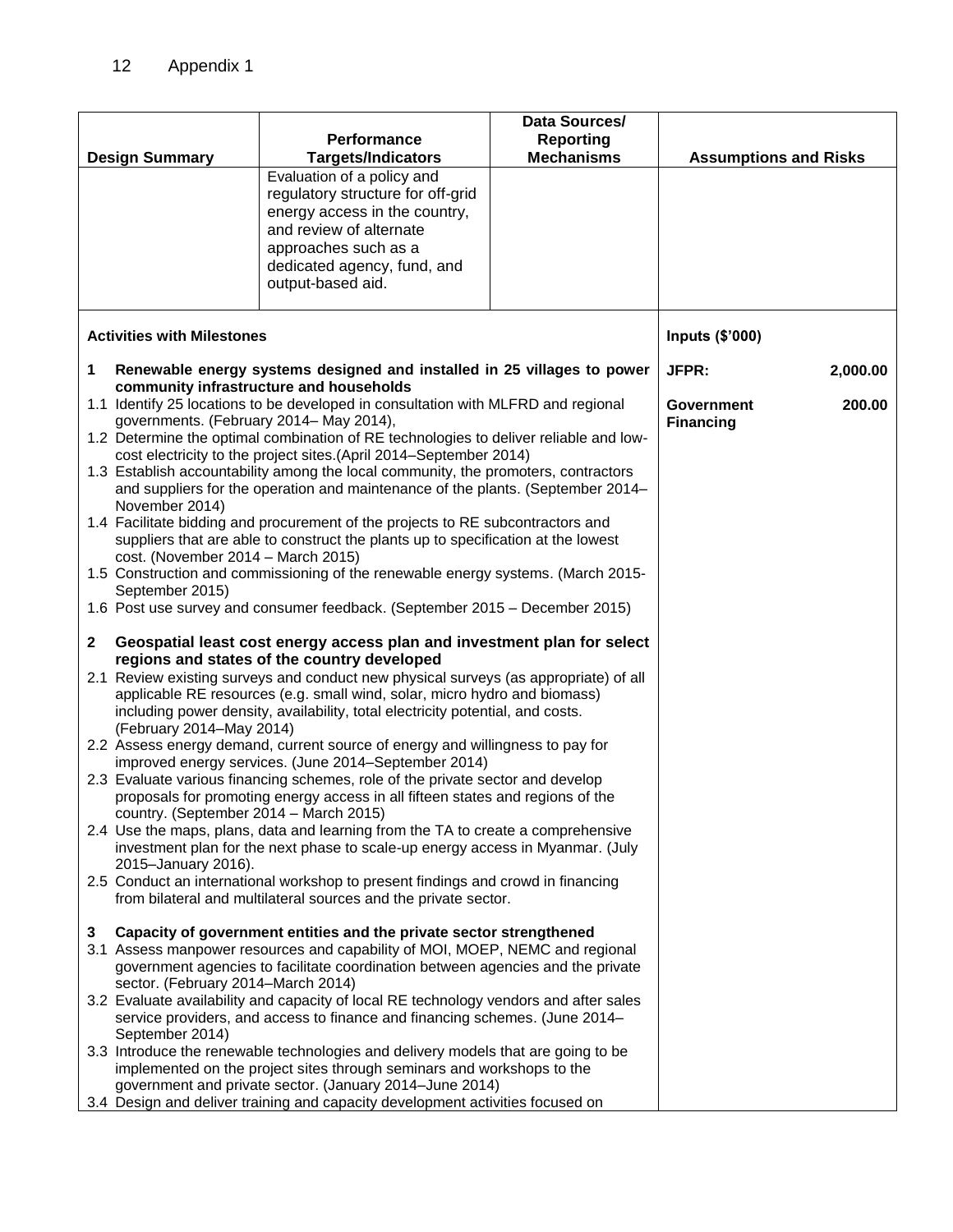| <b>Design Summary</b>                                                            | <b>Performance</b><br><b>Targets/Indicators</b> | Data Sources/<br>Reporting<br><b>Mechanisms</b> | <b>Assumptions and Risks</b> |  |
|----------------------------------------------------------------------------------|-------------------------------------------------|-------------------------------------------------|------------------------------|--|
| hardware specifications, installation, and operations and maintenance of various |                                                 |                                                 |                              |  |
| RE systems, and alternate financing models and community engagement              |                                                 |                                                 |                              |  |
| approaches. (July 2014-July 2015)                                                |                                                 |                                                 |                              |  |

JFPR=Japan Fund for Poverty Reduction, ADB=Asian Development Bank, MOI=Ministry of Industry, CDTA=capacity development technical assistance, ESE=Energy Supply Enterprise, NEMC=National Energy Management Committee, MOEP = Ministry of

Electric Power, RE=renewable energy, TA=technical assistance.<br><sup>a</sup> For the computation, it is assumed that households in remote rural areas would consume on an average 100 kWh per annum. A

plant capacity factor of 50% is used for the RE systems.<br><sup>b</sup> As of 2013, nearly 74% of people in Myanmar or nearly 45 million people (over 9.5 million households) do not have access to electricity.

Source: Asian Development Bank.

\_\_\_\_\_\_\_\_\_\_\_\_\_\_\_\_\_\_\_\_\_\_\_\_\_\_\_\_\_\_\_\_\_

**Chong Chi Nai James Nugent**<br>Director, SEEN **Director Ceneral**, SI Director General, SERD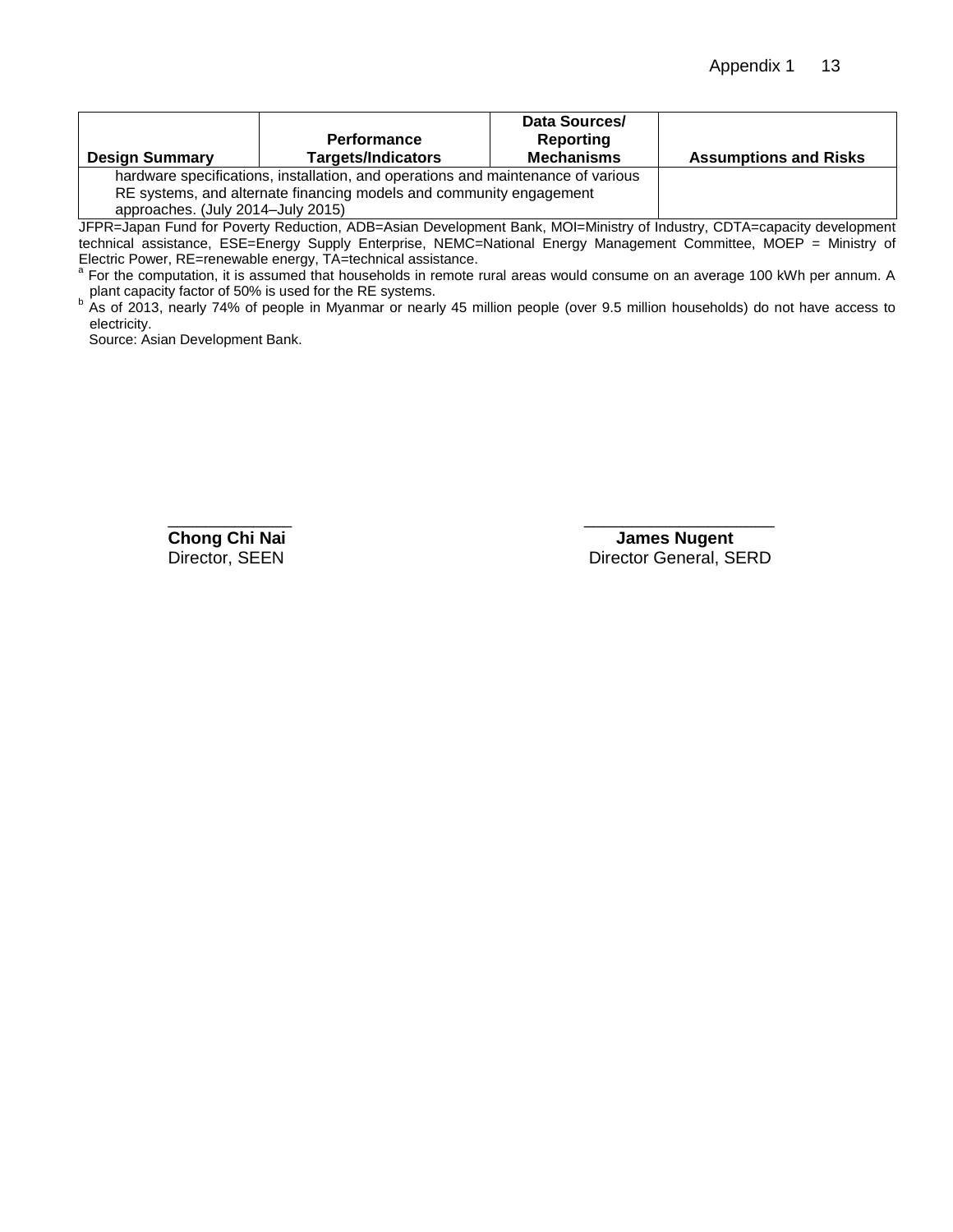## **OUTLINE TERMS OF REFERENCE FOR CONSULTANTS**

### **A. Scope of the Project**

1. As part of its ongoing energy sector assistance to the government of Myanmar, ADB is currently engaged in pilot activities (**Phase 1**) focused on off-grid renewable energy deployment in Mandalay region and Chin State. A team of consultants are currently in the field, developing a geo-spatial plan for least cost electrification of off-grid areas in Mandalay region, undertaking baseline survey of socio-economic variables and energy use, and identifying villages for pilot installations (up to 20 villages) of mini-grid systems based on solar PV and biomass for supporting community infrastructure such as monasteries, schools, and clinics. Phase 1 activities will be carried out during September 2013 – May 2014. An interim report of Phase 1 activities will be shared with all shortlisted firms.

2. ADB now proposes to design and launch **Phase 2** of the program with a budget of \$2 million in grant resources<sup>26</sup> and has identified the Department of Rural Development within the Ministry of Livestock, Fisheries and Rural Development (MLFRD) as the government counterpart (executing agency) for this Phase. The capacity development technical assistance program (CDTA) aims to: (i) design and implement off-grid energy solutions for social infrastructure facilities in 25 villages, (ii) pilot a spatial planning approach for off-grid energy access in selected regions and states in the country, (iii) development of policies, and a regulatory framework for enabling off-grid energy access, and (iv) scoping of a larger investment project (proposed **Phase 3**) for national off-grid energy access that can be financed by the ADB or the government during 2015-2017. A team of consultants provided by a firm will work closely with the department of rural development, Ministry of Livestock, Fisheries and Rural Development (MLFRD), Government of Myanmar, and the local governments of select states and regions of the country. This technical assistance grant program is financed by the Japan Fund for Poverty Reduction, administered by the ADB and the executing agency and implementing agency is MLFRD. The government will also constitute a steering committee comprising senior officials from the National Rural Development Committee and National Energy Management Committee to oversee TA implementation, provide inputs and ensure quality.

## **B. Terms of Reference**

3. The technical assistance (TA) will require 101 person-months of consulting services: 36 person-months of international consultants, and 65 person-months of national consultants. The consultants, both international and national, will be hired through a consulting firm through quality and cost-based selection (90:10) on the basis of a full technical proposal. The personmonths may be provided intermittently, based on agreement between the consultants and ADB. The overall terms of reference are subject to change during implementation depending upon circumstances. It is strongly recommended that the international firm consider including in a consortium, the following: (i) an international research institute or university that has demonstrated qualifications in geospatial least cost energy access planning, and (ii) a national firm that has strong capabilities in geographical information systems (GIS), surveys and data acquisition. These entities would provide the international and national geospatial planners and GIS specialists, and community development facilitators, respectively.

 $\overline{a}$  $^{26}$  A request for financial support for the TA has been submitted by the ADB to the Japan Fund for Poverty Reduction.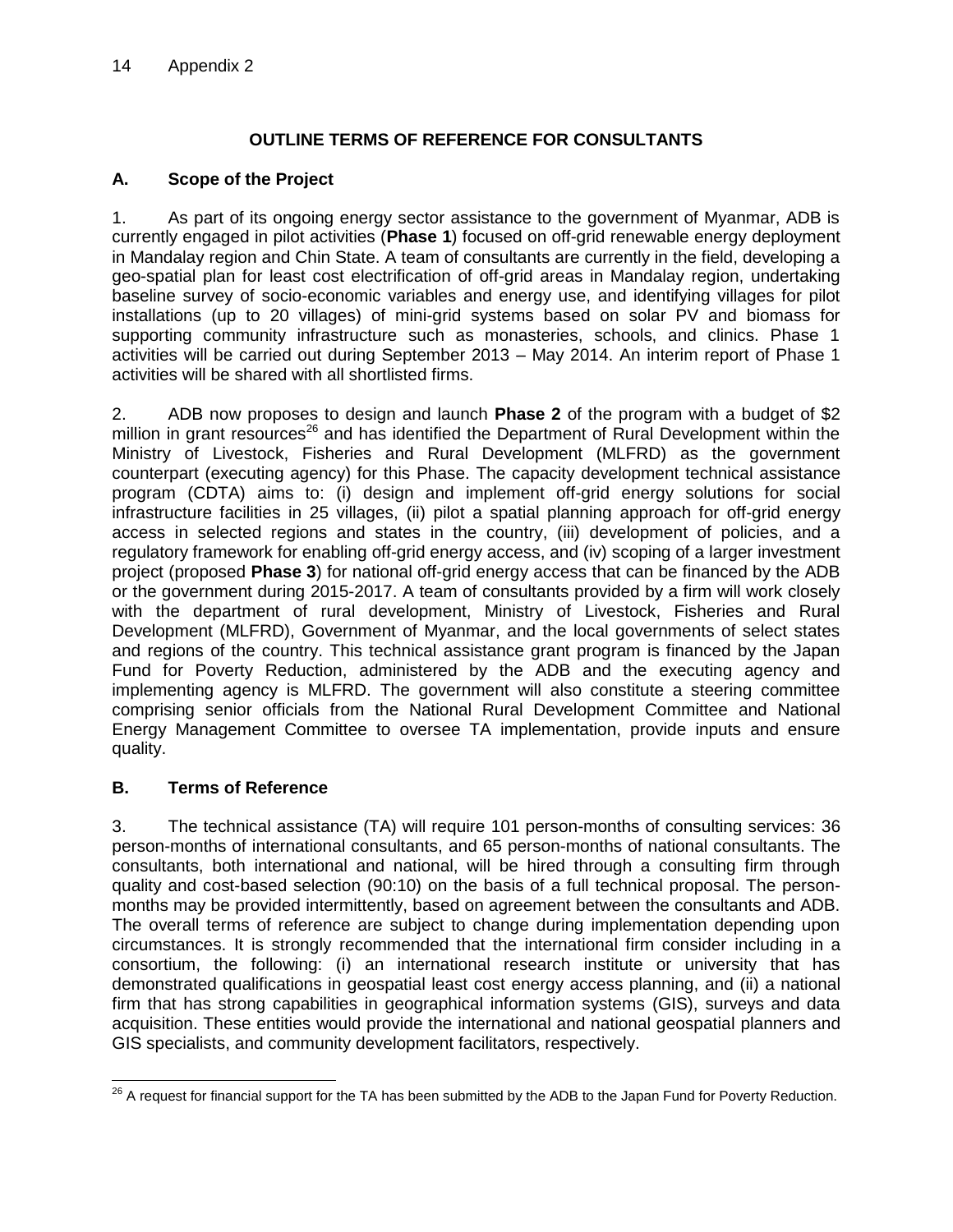4. Overall, the consultants should have extensive experience and knowledge in (i) renewable energy-based rural energy access project design, development and deployment and energy access planning, (ii) institutional, financial, commercial and social (including gender dimensions) aspects of small-scale renewable energy development in rural and remote areas, (iii) suitable knowledge of renewable energy development in Myanmar, and (iv) ADB operations including its policies, guidelines, and operational frameworks. The consultants will be expected to have extensive consultations with government representatives at central, regional and local levels, development partners, civil society, non-governmental organizations, and communities. The consultants are expected to devote significant portion of their time in the field and are expected to set up and manage a project office in Nay Pyi Taw. Space for the office and basic utilities will be provided by MLFRD as part of their contribution to the TA program.

5. The specific terms of reference for the consultants include but are not limited to:

### **1. Energy Access Planning and Renewable Energy Technical Specialist and Team Leader** (international, 8 person-months, intermittent)

6. The team leader (TL) will be responsible for: (i) the overall supervision of the consulting team; (ii) timely and successful implementation of the TA, including managing the overall quality of the deliverables and outputs, and (iii) coordination with MLFRD, regional governments, and other counterparts including civil society, and nongovernmental organizations (NGOs). The TL should have demonstrated expertise in energy planning, particularly energy access planning, and a deep knowledge of small-scale renewable energy systems deployment for off-grid rural electrification in various countries in South East Asia, preferably in Myanmar. In the capacity of energy planning specialist, this individual will be responsible for developing detailed energy access plans for all states and regions of the country. This will involve designing and supervising energy demand and supply surveys, review of alternate financing models and development of possible community-led energy access models. The specialist should have demonstrated expertise in off-grid and mini-grid energy planning, in energy demand and supply estimation, least-cost and low-carbon energy deployment, and other relevant aspects of energy planning in developing countries, preferably in Myanmar and/or other developing countries in South East Asia. Advanced academic qualifications in either engineering, environmental science or business administration is preferred.

## **2. Off-grid Solar PV Solution Specialist** (international, 4 person months)

7. The off-grid solar PV solution specialist will: (i) review solar irradiance surveys that are available, assess solar availability and identify a priority list of locations for solar hybrid solution based electrification, (ii) review investment plans and engineering cost estimates, and support due diligence on all solar hybrid projects being considered for development under the TA, (iii) where needed, the specialist will work closely with the national solar PV solution specialist to upgrade resource analysis and fill in gaps, (iv) develop project implementation guidelines and recommendations, including scheduling, contract packaging, and procurement based on competitive bidding procedures, and (v) the specialist will also support the team leader on solar power related aspects of energy access planning task of the TA. Advanced academic qualifications in mechanical or electrical engineering with regional experience in the design, erection and commissioning of small scale PV systems is preferred.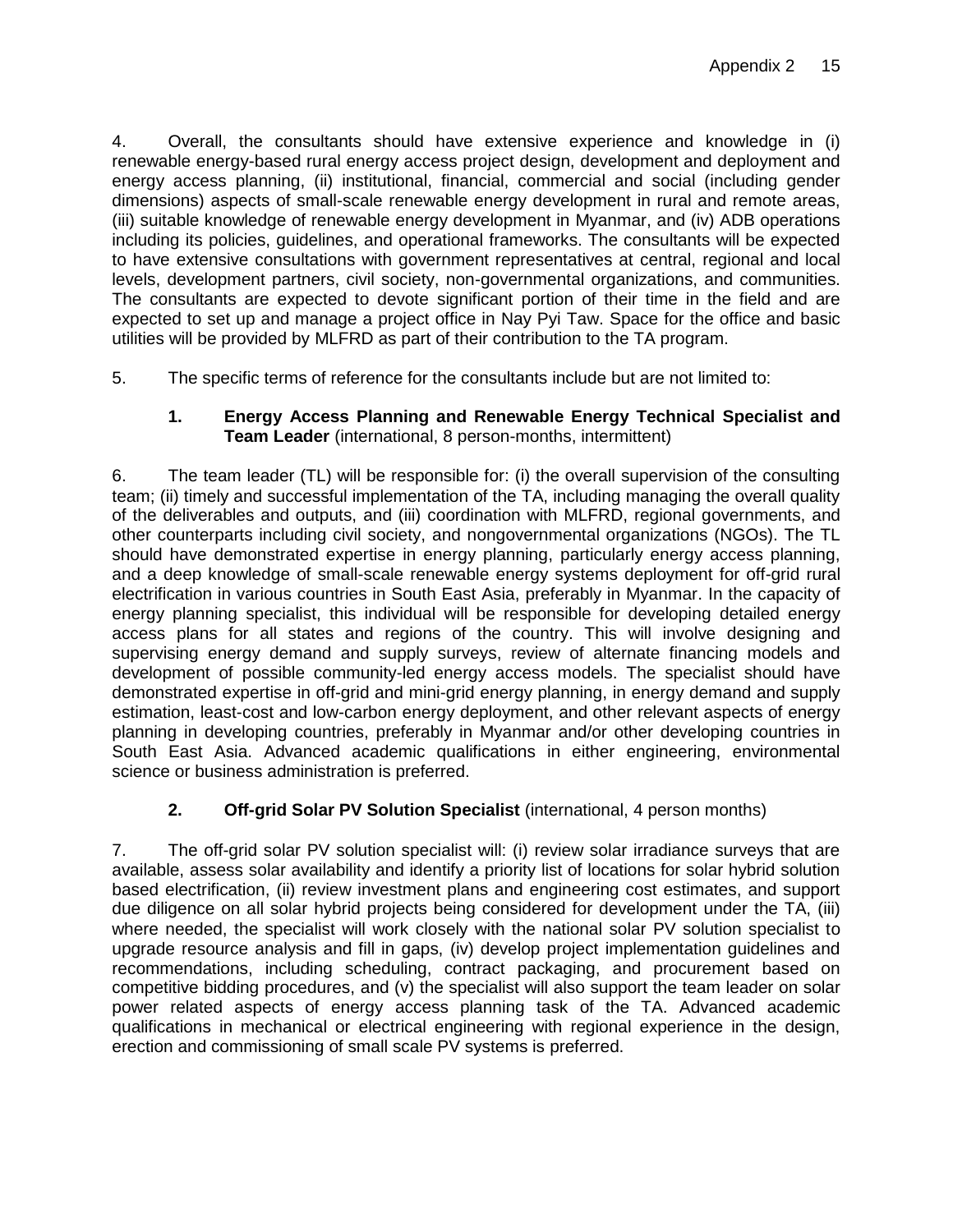### **3. Biogas/Biomass Energy Specialist**, (international, 4 person months, intermittent)

8. The biogas/biomass energy specialist will: (i) review resource availability surveys that are available, assess resource availability for biogas digester and biomass gasifier technologies and identify a priority list of locations and technology approaches for biogas or biomass technology based electrification; (ii) develop specifications and standards for equipment and civil works for systems that are being deployed and suggest improvements as appropriate, (iii) review investment plans and project cost estimates, and support due diligence on all biogas and biomass projects being considered under the TA, (iv) where needed, the specialist will work closely with the national biomass/biogas energy specialist to develop project implementation guidelines and recommendations, including scheduling, contract packaging, and procurement, and conduct training programs and ongoing monitoring of construction, and (v) the specialist will also support the team leader on biogas/biomass energy related aspects of energy access planning task of the TA. Advanced academic qualifications in mechanical or agricultural engineering with regional experience in the design, erection and commissioning of small scale biogas/biomass systems is preferred.

# **4. Micro-hydro specialist** (international, 3 person months, intermittent )

9. The Micro hydro specialist will: (i) review available hydrological studies conducted by the MOAI or other entities, conduct due diligence on resource availability, and identify a priority list of locations for the pilots; (ii) review investment plans and engineering cost estimates, and support due diligence on all micro hydro projects being considered for development in the TA; (iii) where needed, the micro hydro specialist will work closely with the national micro hydro specialist to upgrade hydrological analysis, and fill in gaps; and (iv) develop project implementation guidelines and recommendations, including scheduling, contract packaging, and procurement based on competitive bidding procedures. The candidate must have a degree in electrical, mechanical or civil engineering and at least 12 years of experience with pico and micro hydro projects.

# **5. Renewable Energy Finance Specialist** (international, 4 person months)

10. The RE finance specialist will be responsible for: (i) conducting financial feasibility analysis (including cash flow analysis and IRR, due diligence on the project proponents) for various RE generation and distribution systems identified for implementation at the 25 of the 103 off-grid villages identified by MLFRD, (ii) liaise with various local and national banks, government agencies and private sector independent power producers (IPPs) to evaluate the viability of local financing/co-financing of future RE-based rural electrification in Myanmar in collaboration with these agencies, and (iii) based on these surveys, propose suitable financing initiatives that can be deployed in future to scale-up RE-based rural electrification in Myanmar, (iv) work closely with MLFRD, MOEP and ESE to identify barriers and policy, regulatory and technical support needed for private sector bankable projects for RE-based rural electrification in Myanmar and (vi) the specialist will also support the team leader on RE finance related aspects of energy access planning task of the TA. Advanced academic qualifications in engineering, finance or business administration with regional experience in the financing of renewable energy systems is preferred.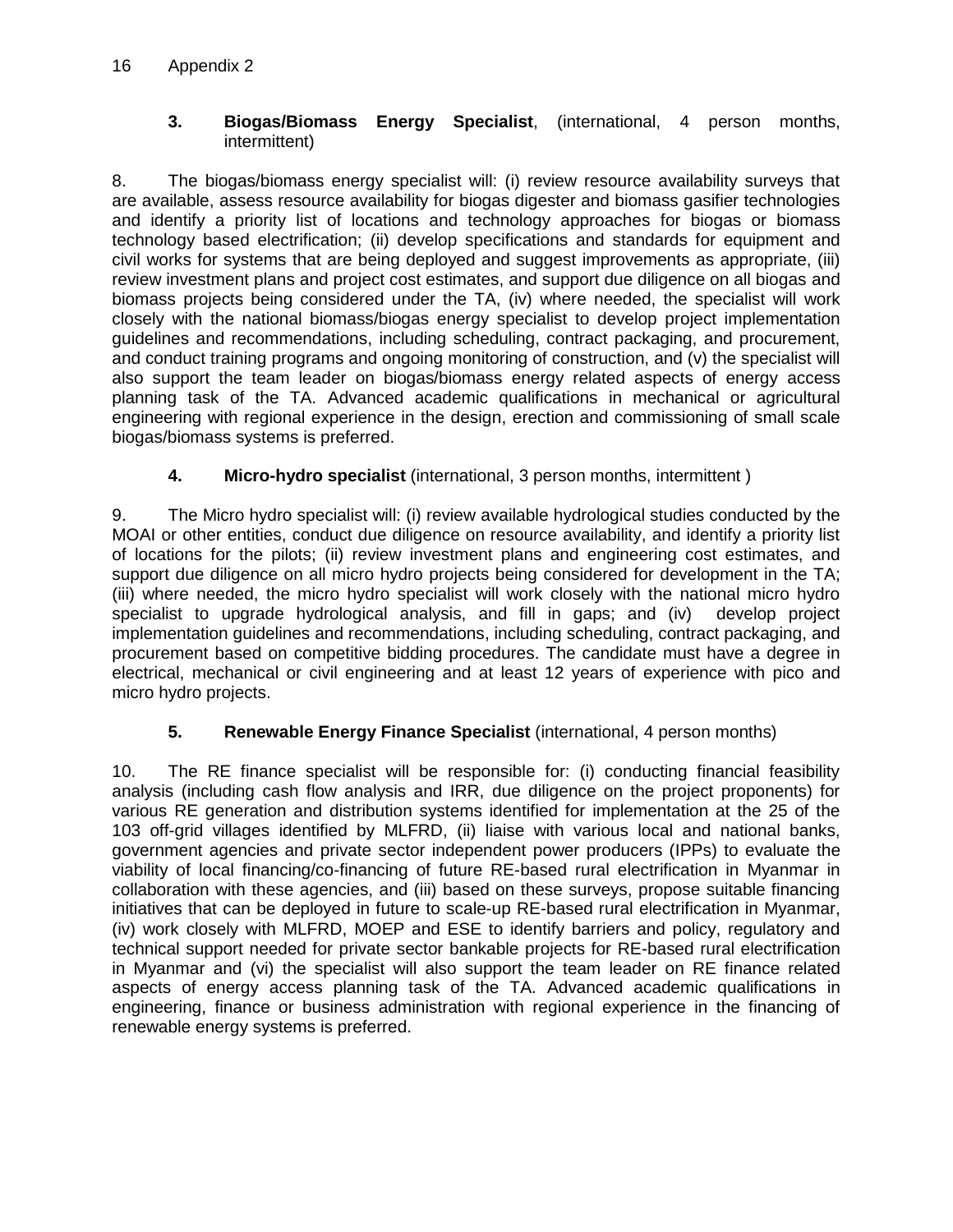### **6. Capacity Development and Institutional Strengthening Specialist**  (international, 3 person-months, intermittent)

11. The Capacity Development Specialist (CDS), in collaboration with the technical experts on the team, will develop capacity building and training programs for MLFRD and representatives of regional governments and agencies, covering technical and institutional management in the areas of procurement, financial management, community development, and environmental and social safeguards. These programs will be held periodically in Yangon or Nay Pyi Taw or in the select states and regions for which geospatial maps and energy access plans will be developed under the TA. The CDS will help design and supervise the overall capacity development program, and work closely with the national CDS/institutional strengthening specialist who will be in charge of implementation. Academic qualifications in sociology, anthropology or political science with regional experience in donor-funded and community-focused development programs is preferred.

### **7. Geo-spatial energy access planning specialist** (international, 2 personmonths, intermittent)

12. The specialist will be responsible for the overall design, development and implementation of a GIS mapping exercise and development of a least cost electrification plan using an existing decision support system such as Network Planner or GEOSIM. This will include designing a layered GIS mapping and analytical framework for conducting spatial least cost electrification planning, including listing of key variables, resolution of maps, and choice of analytical approaches. This person will work closely with an international GIS specialist who will be responsible for the day-to-day activities relating to data collection, digitizing, mapping, analysis and report writing. Academic qualifications engineering, or environmental science, with globally-acknowledged credentials in geo-spatial energy access planning, and prior work in developing countries in Africa and or Asia is strongly preferred.

# **8. GIS specialist** (international, 5 person-months, intermittent)

13. The GIS specialist will be responsible for conducting the necessary geo-referenced data collection, preparation, digitization and analysis to arrive at least-cost off-grid energy access deployment plans for select states and regions. The specialist will liaise with the entire consulting team to obtain the necessary household energy demand, supply, renewable energy resource availability and other data and also with government ministries and agencies to obtain data such as location and expansion plans of national grid, location of communities and geographical terrains. Specific tasks include: (i) preparing a structured GIS-layered database to support all the spatial analysis, (ii) geospatial identification and characterization of power (cluster) loads from communities and social infrastructure, and (iii) creating geospatial maps for least cost off-grid energy access planning. The specialist will also be required to organize user training seminars on geospatial planning and least cost rural electrification planning to participants from the relevant government ministries, research institutes, other donors and the private sector in Myanmar. Advanced training in engineering, geography, environmental sciences, mapping technologies, and prior experience of collecting data from developing country government agencies for geospatial mapping will be preferred.

# **9. Procurement Specialist** (international, 3 person-months, intermittent)

14. The Procurement Specialist (PS) will work together with the team leader and deputy team leader to develop suitable contract packaging and procurement plans for the proposed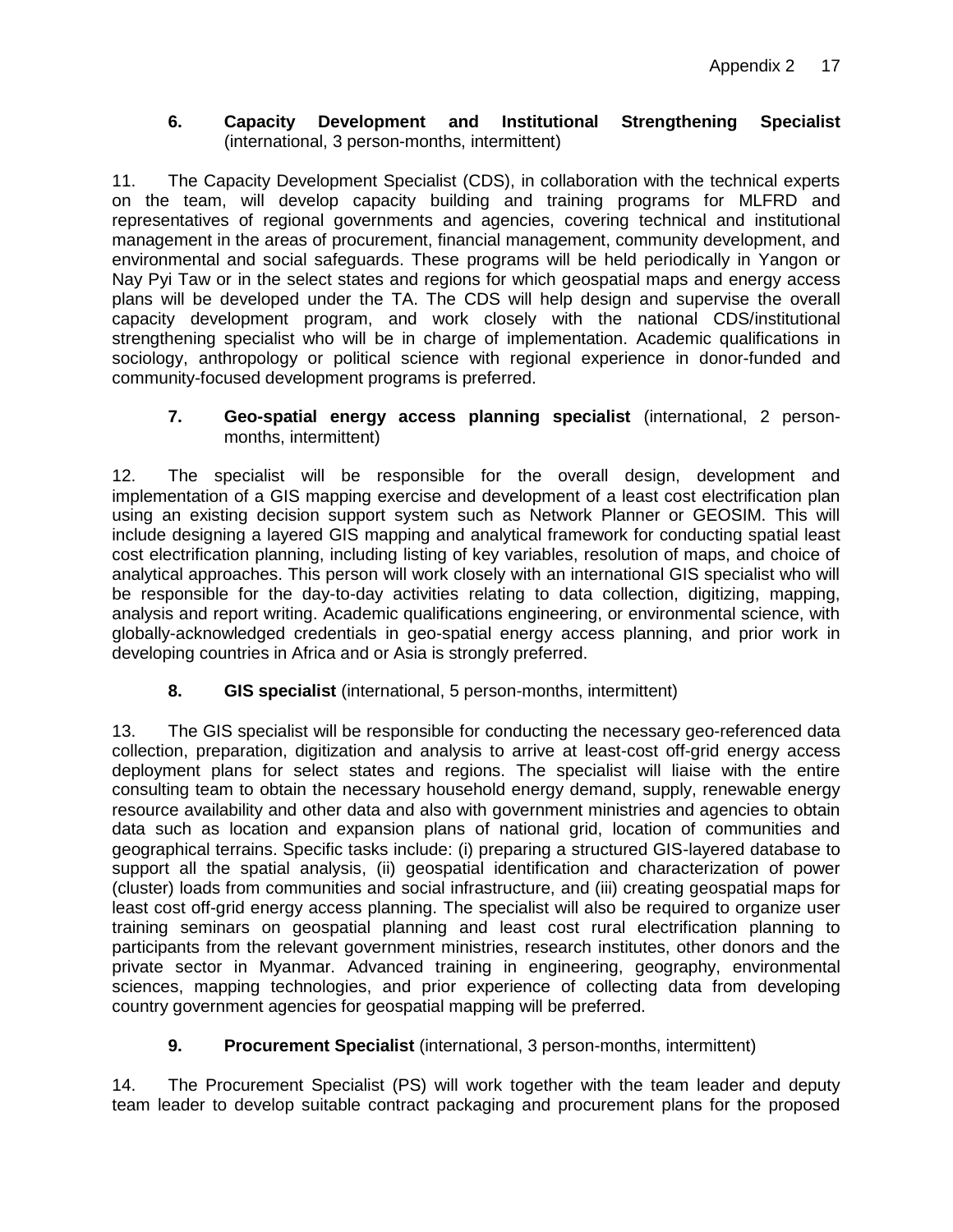RE-based energy access projects in 25 off-grid villages in line with the requirements of MLFRD and the regional governments, as appropriate. The PS will also assist the CDS in preparing procurement capacity-related training program modules and other requirements as appropriate. Regional experience with small-scale infrastructure projects, small grants programs, and prior experience with procurement practices of the ADB is preferred.

## **10. National Consultants** (intermittent)

15. The national consultants (intermittent except when specified, 65 person-months) will include (i) deputy team leader (DTL) and energy access planning and renewable energy technical specialist (10 person-months); (ii) off-grid solar PV solution specialist (4 personmonths), (iii) biogas/biomass energy systems specialist (4 person-months), (iv) micro-hydro specialist (3 person-months), (v) RE finance specialist (4 person-months); (vi) capacity development/institutional strengthening specialist (4 person-months); (vii) community development facilitators (CDF), two positions (12 person-months each), (viii) geospatial energy access planning specialist (4 person-months), and (ix) GIS specialist (8 person-months).

16. The national consultants will work closely and support the activities of the international consultant counterparts. The CDF will work with the local communities and project design and implementation teams and other relevant stakeholders to facilitate the community's mobilization, organization and engagement in project planning and assist in strengthening the community's overall capacity to ensure sustainability of the RE installations. The CDF will also facilitate project planning through group meetings and organized working groups.

## **C. Reporting Requirements**

17. The consultants will work under the supervision and guidance of the TL and DTL. The following reports will be produced at key stages of the implementation of this TA:

- (i) An inception report within one calendar month of contract signing, a mid-term report within 12 months of TA commencement and a draft final report  $(20<sup>th</sup>$ month) and a final report (23<sup>rd</sup> month) of TA implementation. These reports will provide information on progress, reports of trainings held and key achievements. The inception report should include a knowledge and communication plan. The plan should include by output, the knowledge products to be, the method of delivery, the target audience (MLFRD, MOEP, NEMC, local governments, line agencies, service providers, beneficiaries etc.) and approximate schedule in line with the activity timeline.
- (ii) In addition, the consultants will produce the following technical reports that relate to various project outputs. In consultation with the ADB project officer, a subset of these reports will be developed into ADB knowledge products.

| <b>TA OUTPUTS</b>                                                                                                                   | <b>KNOWLEDGE PRODUCTS</b>                                                                                                                                                                                                                                          |
|-------------------------------------------------------------------------------------------------------------------------------------|--------------------------------------------------------------------------------------------------------------------------------------------------------------------------------------------------------------------------------------------------------------------|
| Geospatial maps, energy access plans and<br>comprehensive investment plan for select<br>regions and states of the country developed | A. Review of the policy and financing<br>environment for expanding energy access<br>in Myanmar, including a review of global<br>best practices and implications for<br>Myanmar<br>B. A least cost geo-spatial energy access<br>plan for select states and regions. |